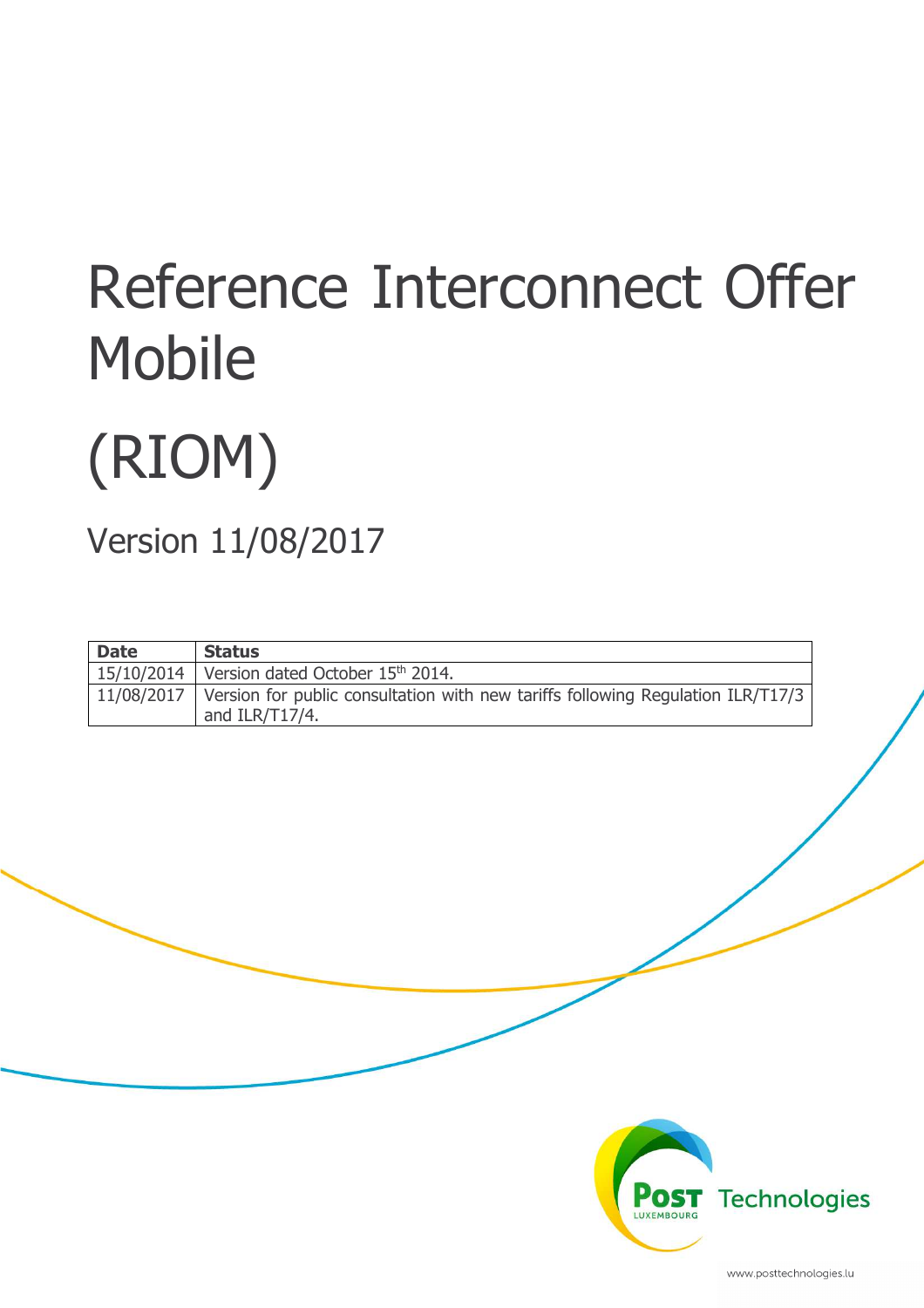## **Summary**

| 1. | RIO Legal Terms                                                                                                   | 4                |
|----|-------------------------------------------------------------------------------------------------------------------|------------------|
|    | 1.1. Services covered                                                                                             | 4                |
|    | 1.2. Definitions and Interpretation Rules<br>1.3. Term                                                            | 5                |
|    | 1.4. Amendments                                                                                                   | $\frac{5}{6}$    |
|    | 1.5. RIOM Tariffs                                                                                                 | $\boldsymbol{6}$ |
|    | 1.6. Billing                                                                                                      | $\frac{6}{7}$    |
|    | 1.7. Parties' Obligations                                                                                         |                  |
|    | 1.8. POST Technologies' General Powers                                                                            | 8                |
|    | 1.9. Limitation of Liability                                                                                      | 8                |
|    | 1.10. Property                                                                                                    | 9                |
|    | 1.11. Information Exchange, Confidentiality                                                                       | 10               |
| 2. | <b>RIOM Operational Terms</b><br>2.1. The Interconnect Services shall:                                            | 13<br>13         |
|    | 2.2. Quality of Service                                                                                           | 13               |
|    | 2.3. System Protection                                                                                            | 13               |
|    | 2.4. Configuration and Technical Constraints                                                                      | 13               |
|    | 2.5. Scheduled System Alteration                                                                                  | 13               |
|    | 2.6. Works or Intervention due to a POST Technologies Network Failure or                                          | an               |
|    | <b>Emergency Case</b>                                                                                             | 14               |
|    | 2.7. Coordination between the Parties                                                                             | 14               |
| 3. | Procedure for reaching an Interconnect Agreement                                                                  | 16               |
|    | Schedule 1 Glossary                                                                                               | 17               |
|    | Schedule 2 Interconnection Architecture                                                                           | 20               |
|    | 2.1. National Interconnection Sites                                                                               | 20               |
|    | 2.2. System Alteration                                                                                            | 20               |
|    | 2.3. Standards                                                                                                    | 20               |
|    | Schedule 3 The Terminating Access Service                                                                         | 22               |
|    | Schedule 4 Interconnection Link Services                                                                          | 23               |
|    | 4.1. TDM Interconnections                                                                                         | 23               |
|    | 4.1.1. Operator-sited TDM Interconnection                                                                         | 23               |
|    | 4.1.2. POST Technologies-sited TDM Interconnection<br>4.2. IP Interconnections                                    | 23<br>24         |
|    | 4.2.1. Operator-sited IP Interconnection                                                                          | 24               |
|    | 4.2.2. POST Technologies-sited IP Interconnection                                                                 | 25               |
|    | 4.2.3. Interconnection Links                                                                                      | 25               |
|    | 4.3. Non-standard Requests                                                                                        | 26               |
|    | 4.4. Quality of Service of POST Technologies' Interconnection Services                                            | 26               |
|    | Schedule 5 Tariffs                                                                                                | 27               |
|    | 5.1. Tariffs Applicable to the Terminating Access Service<br>5.1.1. Terminating Access Service to Mobile Numbers. | 27<br>27         |
|    | 5.2. Tariffs applicable to the Interconnection Link Service                                                       | 28               |
|    | 5.2.1. TDM and IP Interconnections                                                                                | 28               |
|    | 5.2.1.1. Operator-sited Interconnection                                                                           | 28               |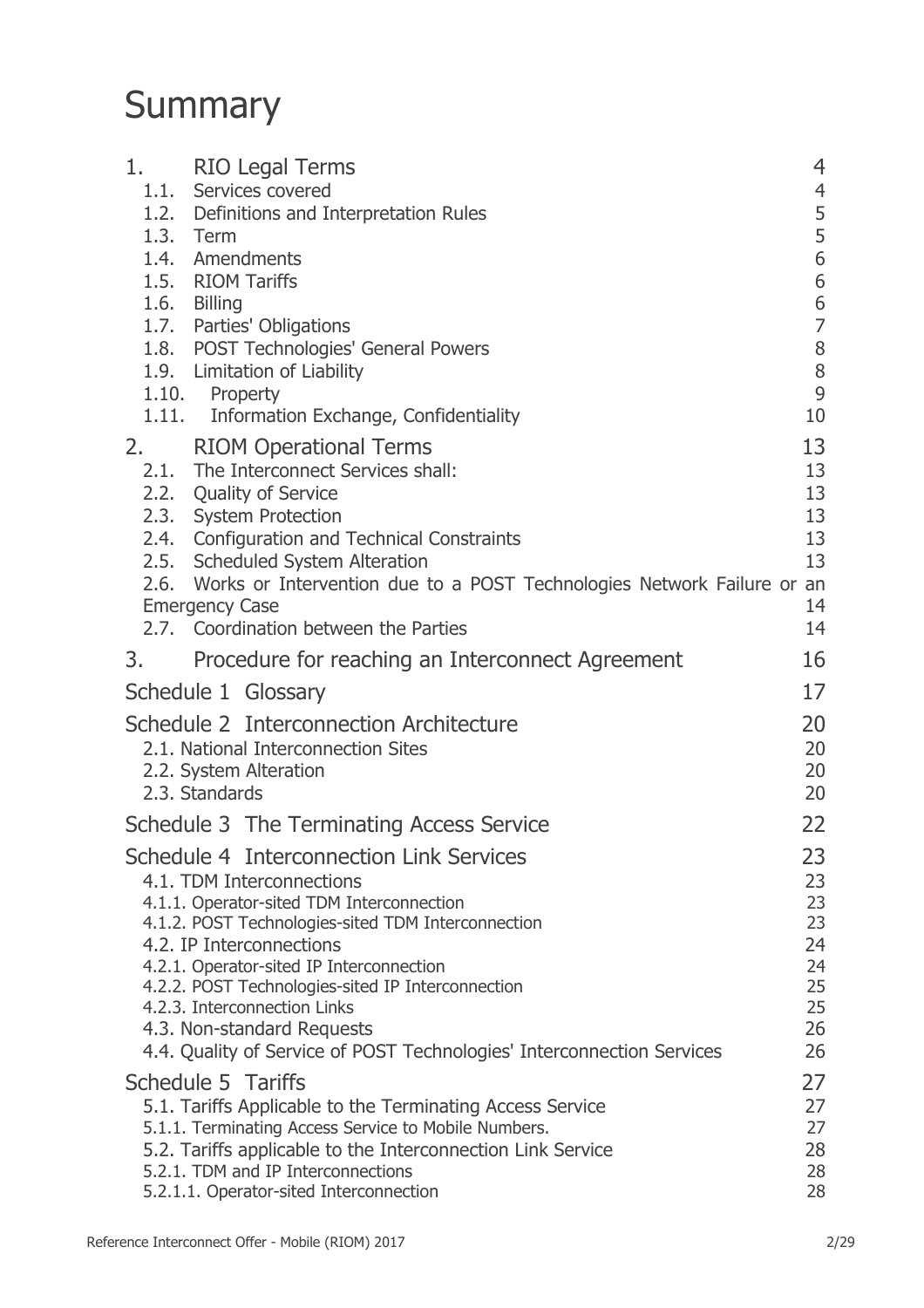| 5.2.1.2. POST Technologies-sited Interconnection |    |
|--------------------------------------------------|----|
| 5.2.1.3. Modification of Interconnection Links   | 29 |
| 5.2.1.4. Labour Costs                            | 29 |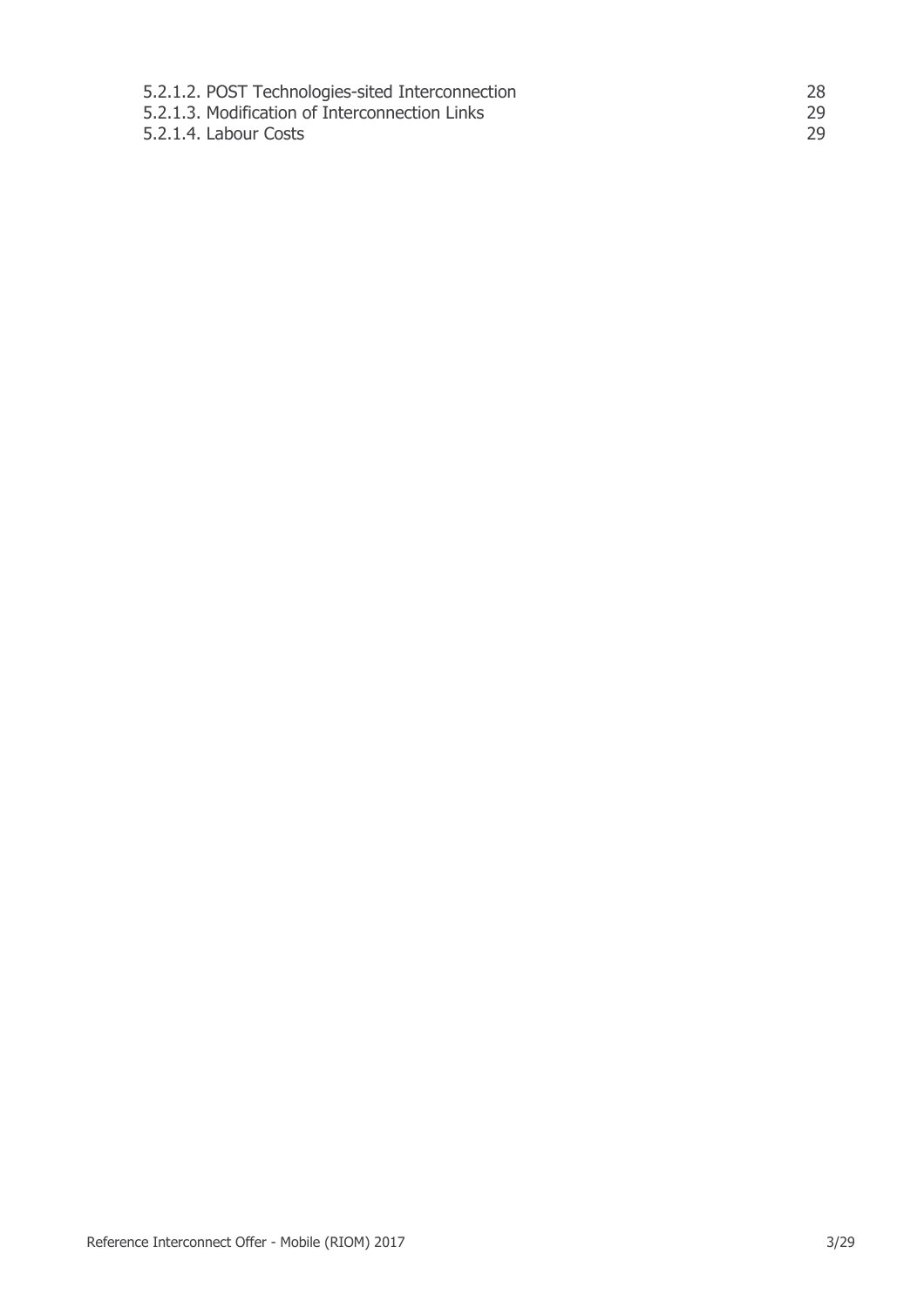## **1. RIO Legal Terms**

This Reference Interconnect Offer Mobile ("**RIOM**") defines the terms and conditions, which shall apply and be granted by POST Technologies to Operators ("**Operators**") for the provisioning of POST Technologies' Interconnect Services as required by Regulation ILR/T/17/3 and ILR/T/17/4.

All Schedules attached to this RIOM form an integral part hereof and detail the different Interconnect Services and their respective applicable provisioning terms offered by POST Technologies under this RIOM.

The Co-location services as referred to from time to time in this RIO are part of and subject to the applicable Reference Co-location Offer ("**RCO**") and shall be provided by POST Technologies to the Operators in compliance with the specific terms and conditions of the said RCO.

As from the effective date of an Interconnect Agreement the Operator is subject to this RIOM and any of its subsequent and/or to any reference offers replacing it, as from their date of definitive publication in compliance with the applicable regulations and, more particularly, in compliance with Regulation 14/177/ILR.

This RIOM does not purport to diminish the rights of Operators to seek additional services nor POST Technologies' obligation to provide additional services under applicable law.

Apart from this RIOM, POST Technologies' commercial offers as well as any other valid and applicable reference offer(s), if any, are still available to the Operator on request pursuant to their respective terms and conditions.

## **1.1. Services covered**

This RIOM defines the minimal terms and conditions for Interconnect Services which POST Technologies will grant to Operators.

Nevertheless, POST Technologies reserves the right to provide more beneficial terms and conditions on a commercial basis, in accordance with the applicable regulatory framework, including the principle of non-discrimination.

The Interconnect Services covered by this RIOM are:

- (i) Interconnection Link Services for TDM and IP interconnections to POST Technologies' mobile voice network
- (ii) Terminating Access Services

A detailed description of these services is provided in Schedule 2, Schedule 3 and Schedule 4.

Interconnect Services delivery and operations by POST Technologies shall be in accordance with the applicable Technical Information, as provided by POST Technologies to the Operator, which shall conform to the general principles set out in and form integral part of the RIOM.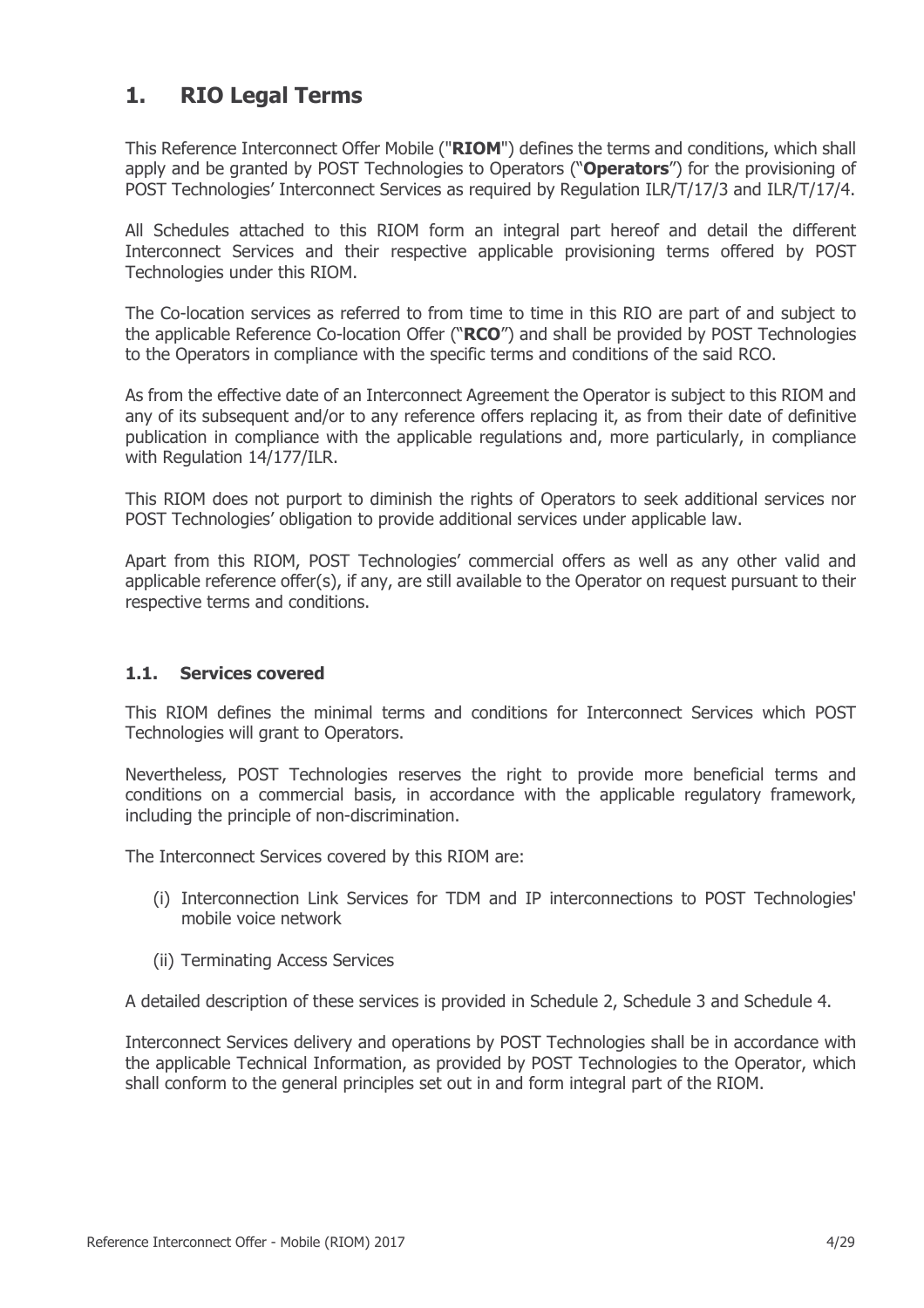## **1.2. Definitions and Interpretation Rules**

## 1.2.1. Definitions

Unless expressly stated otherwise

- (i) references to an article are references to an article of the RIOM, while references to clauses, schedules and annexes are to the clauses, schedules and annexes of the RIOM; references to paragraphs are to paragraphs of the relevant schedule;
- (ii) reference to a person includes a natural person, corporate or unincorporated body (whether or not having separate legal personality), while references to a statute or statutory provision is a reference to it as it is in force for the time being, taking account of any amendment, extension or re-enactment and includes any subordinate legislation for the time being in force made under it;
- (iii) a reference to one gender shall include a reference to the other genders and vice versa;
- (iv) words in the singular shall include the plural and vice versa, while references to a gender include any other gender;
- (v) writing or written includes faxes but not e-mail, except if specifically specified in this RIOM or in the Interconnect Agreement;
- (vi) where the words "include(s)", "including" or "in particular" are used, they are deemed to have the words "without limitation" following them. The words "other" and "otherwise" are illustrative and shall not limit the sense of the words preceding them;
- (vii) any obligation in the RIOM or the Interconnect Agreement on a person not to do something includes an obligation not to agree or allow that thing to be done.

#### 1.2.2. Interpretation Rules

To the extent that they are consistent with and the subject-matter of the provisions concerned have not been replaced by the terms of the RIOM and/or the Interconnect Agreement, the General Terms and Conditions for Sale (GTSC) of POST Technologies, which can be consulted on POST Technologies' Website, will apply to the provision of the Interconnect Services.

Unless expressly defined otherwise hereafter (in particular in Schedule 1 - Glossary below), the terms used in this RIOM shall be construed and interpreted in accordance with the Law of February 27th, 2011 on and Electronic Communication Networks and Services and its implementing regulations.

## **1.3. Term**

This RIOM is valid as from the date of its definitive publication in accordance with Regulation 14/177/ILR unless the ILR advises otherwise or unless

- (i) a new RIOM is published or adopted by POST Technologies, in compliance with Regulation 14/177/ILR, or
- (ii) a material change occurs in the laws or regulations with respect to electronic communication services and networks in Luxembourg and this only to the extent that such a material change would render the RIOM inapplicable or unenforceable.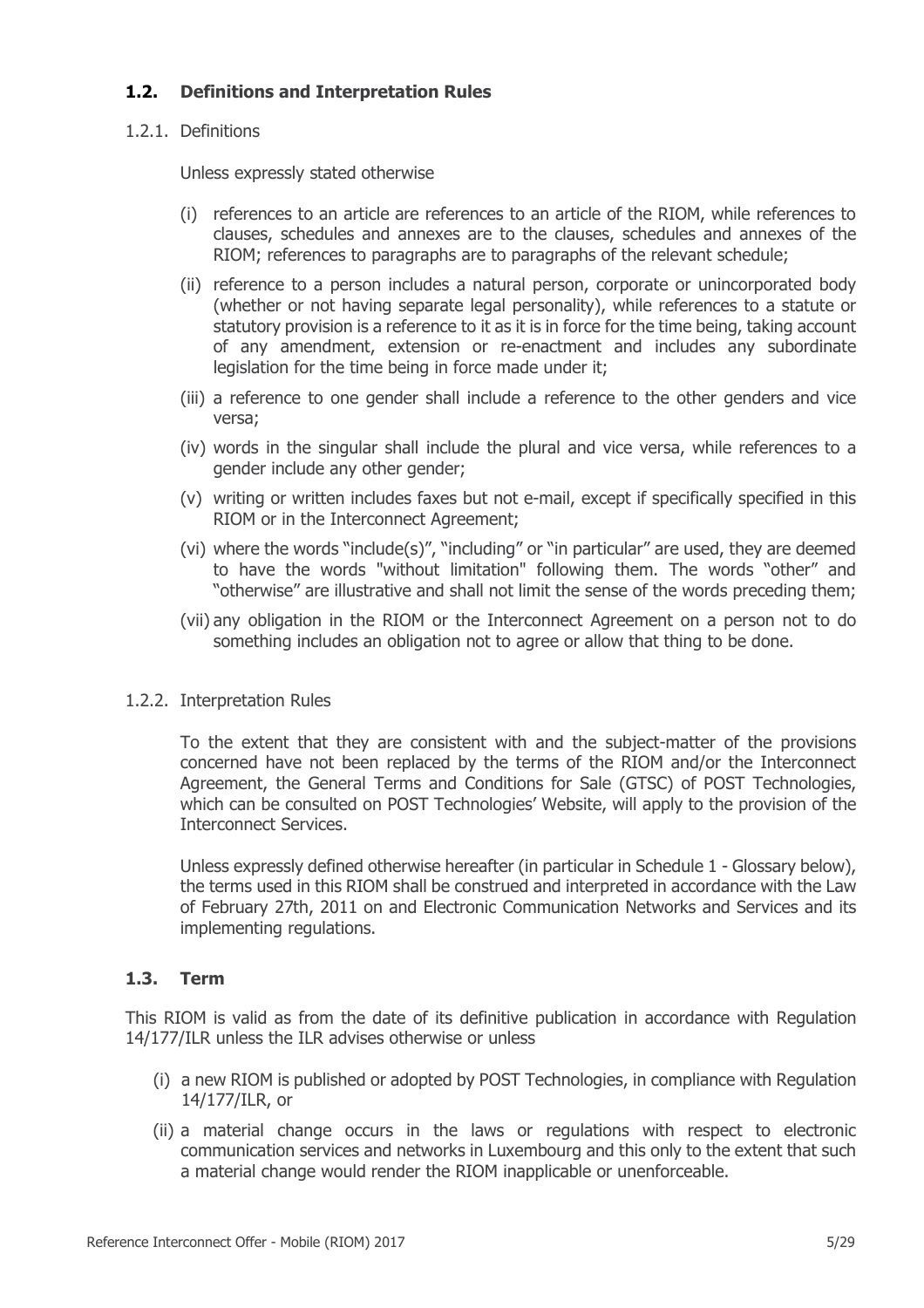## **1.4. Amendments**

In accordance with Regulation 14/177/ILR the content of this RIOM may be timely reviewed and amended in order to comply with applicable rules and regulations. However, amendments to the general conditions of POST Technologies and to the Technical Information can be made in accordance with the amendment provisions set forth therein.

Furthermore, the ILR has the right to request or impose on POST Technologies modifications to the applicable RIOM or the adoption of a new RIOM to be undertaken by POST Technologies in compliance with the applicable procedural rules and regulations.

## **1.5. RIOM Tariffs**

All RIOM Tariffs, including those specified in the Schedule 5, are in EURO  $(\epsilon)$  and exclusive of Value-Added Tax (VAT) or any other legal taxes, which will be added where applicable.

POST Technologies may revise the RIOM Tariffs at any time in accordance with Regulation ILR/T/17/3 and ILR/T/17/4 after having definitively published the reviewed RIOM Tariffs in accordance with Regulation 14/177/ILR.

If any RIOM Tariff or the means and/or methods of calculating such RIOM Tariff is subject to a legal review by the ILR or with any other administrative or judicial authority, the concerned RIOM Tariff or the concerned calculation method shall be treated as valid until the final conclusion of the legal review, unless the competent authority directs otherwise. If an authority finds a RIOM Tariff or a RIOM Tariff calculation method to be unlawful then POST Technologies shall make any necessary alterations to RIOM Tariffs for the future.

## **1.6. Billing**

The Operator undertakes to pay all invoices in relation to this Interconnect Agreement in EURO  $(\epsilon)$  and within the payment period specified on the relevant invoice(s), it being specified that the Operator shall pay to POST Technologies all due amounts as set forth above irrespective of (i) the billing by the said Operator to its own End User and/or of (ii) the payment by the End User(s) of the services provided to them by the Operator on the basis of or in relation to the Interconnect Services or any other telecoms service(s) provided by POST Technologies to the Operator.

Upon POST Technologies' request, the Operator shall provide an irrevocable and unconditional bank guarantee issued in favour of POST Technologies by an EU financial institution for an amount of at least 75.000 €

- (i) before POST Technologies' acceptance of any order in case the Operator's creditworthiness appears to be not sufficient for the Interconnect Services to be provided by POST Technologies; or in case
- (ii) the Operator has had repetitive credit defaults in the past towards POST Technologies, whichever may be the type of services concerned;
- (iii) the Operator fails to make payment to POST Technologies of any undisputed amount when due in relation to the Interconnect Services; or
- (iv)in case the Operator has a material, negative change in its financial conditions and/or creditworthiness.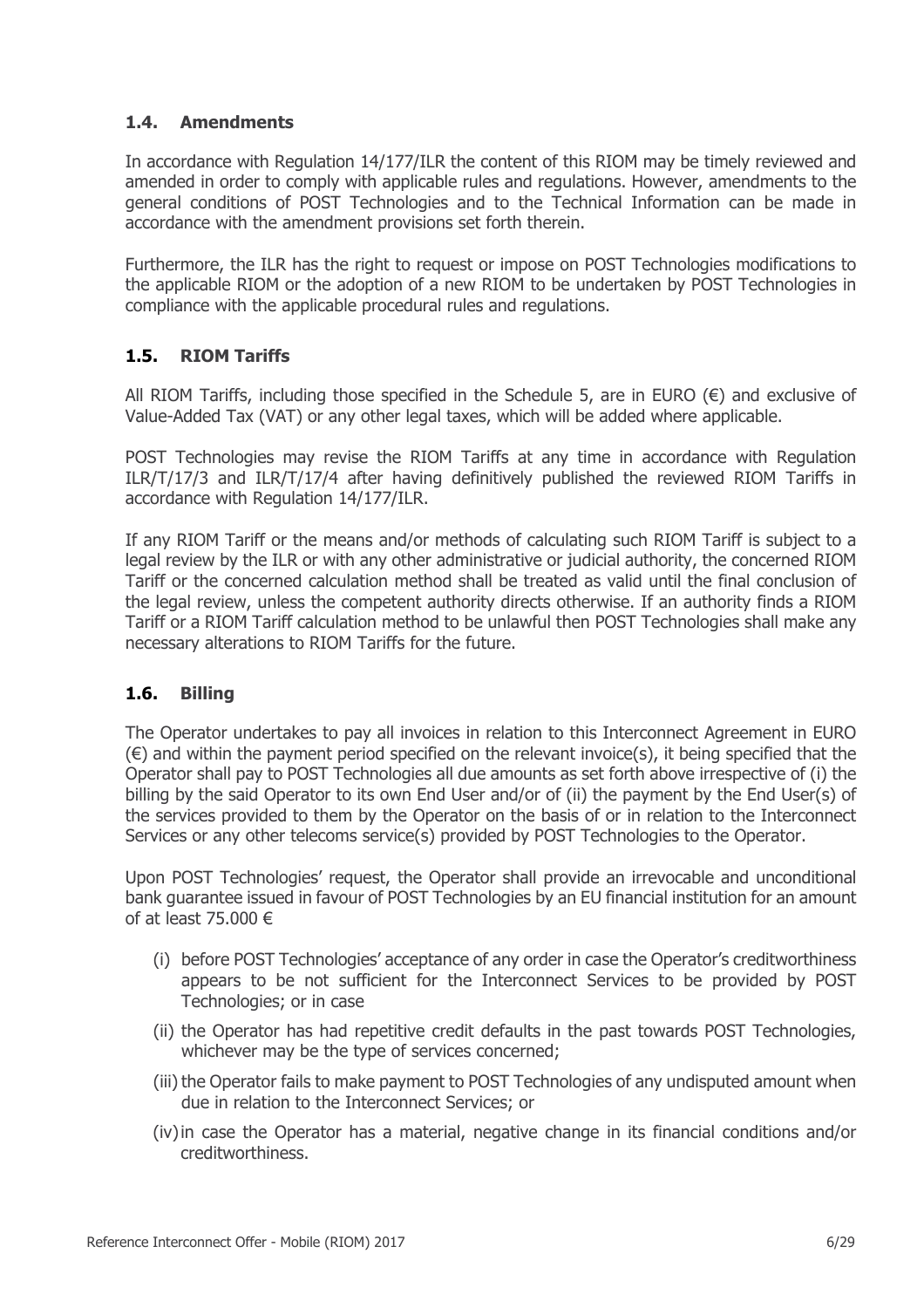The above-mentioned guarantee shall be issued for a period equivalent to the duration of the Interconnect Agreement, but may be extended having regards to the circumstances upon POST Technologies' request. When, and as long as serious and ascertained doubts exist regarding the Operator's creditworthiness or solvency, POST Technologies may without prejudice to previous arrangements require payment in advance.

## **1.7. Parties' Obligations**

- 1.7.1. POST Technologies shall be responsible for
	- (i) the Network used to provide Interconnection Link Services and Terminating Access Services to the Operator;
	- (ii) connecting, operating and disconnecting Interconnection Links further to and in compliance with valid Operator's confirmed orders submitted to POST Technologies in accordance with Schedule 4;
	- (iii) enabling the termination of received voice traffic on End User terminals and national phone numbers allocated to and routed within POST Technologies' Network;
	- (iv) informing the Operator on system alterations to be made in POST Technologies' Network and having a potential effect on the services offered by the Operator in compliance with Article 2.5;
- 1.7.2. The Operator shall at least be responsible for the following :
	- (i) ordering or terminating, as the case may be, an Interconnect Service in accordance with Schedule 4;
	- (ii) using exclusively telecommunications equipment compliant with applicable regulations as well as with any specifications provided by POST Technologies in accordance with the terms of this RIOM;
	- (iii) conducting appropriate fault testing and timely producing associated Fault Reports to evidence faults in POST Technologies' Network in accordance with this RIOM;
	- (iv) complying with any obligations of or related to legal interception;
	- (v) tracking POST Technologies' system alteration activities as well as achieving relevant steps and actions in due time in order to make sure that Interconnect Services are maintained;
	- (vi) notifying POST Technologies in writing of its contact details relevant for or in relation to the Interconnect Services as of the signature date of the Interconnect Agreement as well as notify any change thereto to POST Technologies in due time and in any case sufficiently in advance in compliance with the Interconnect Agreement.
- 1.7.3. No Operator (including POST Technologies) shall be responsible for the content of traffic or transactions passed through its own or an Operator's network (including POST Technologies' Network). Laws and regulations regarding confidentiality and access by legal authorities to traffic or transactions on the Operator's and POST Technologies' network will apply.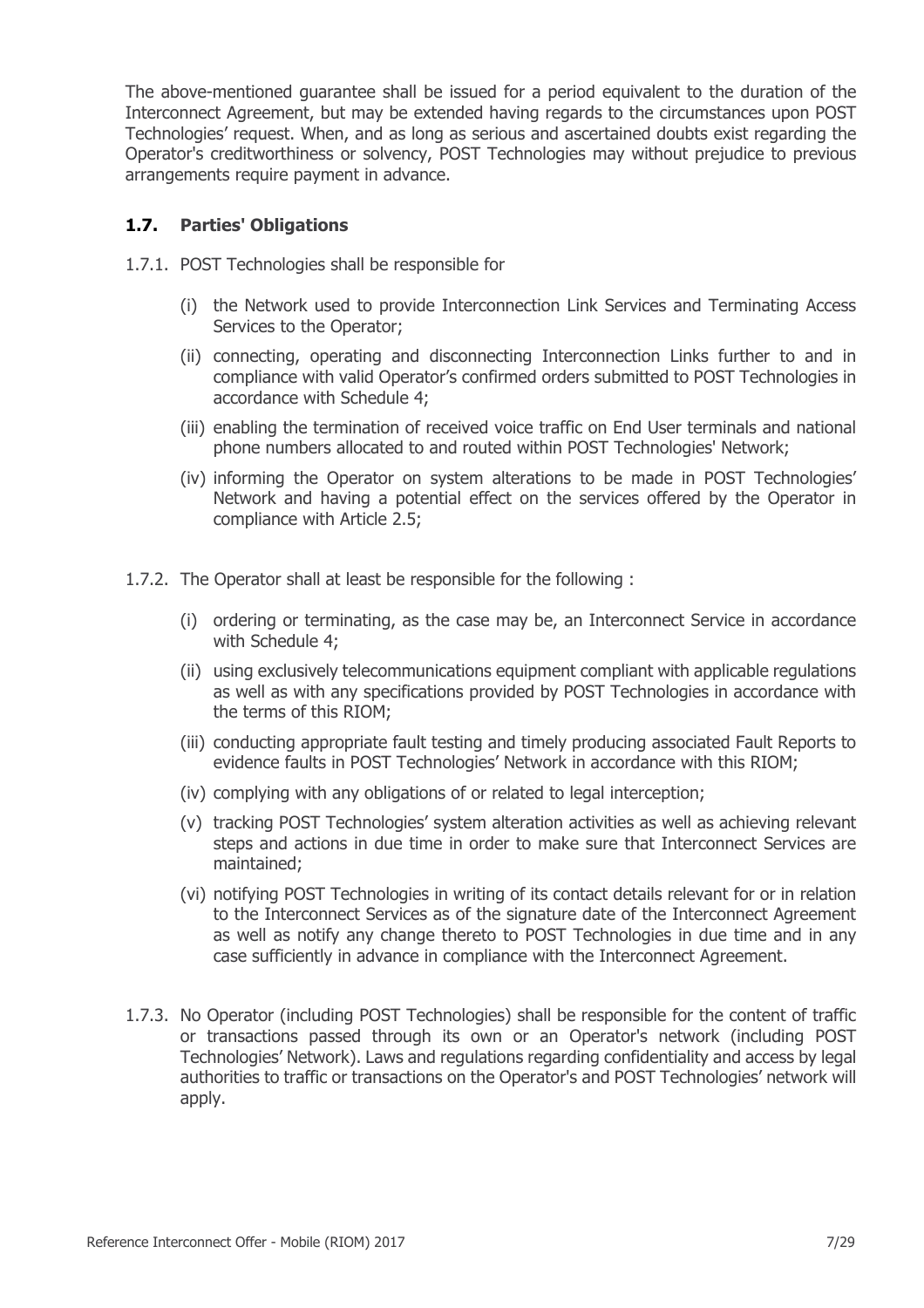## **1.8. POST Technologies' General Powers**

- 1.8.1. POST Technologies may refuse to grant access to any Interconnect Services to any Operator for justified technical constraints or the necessity to warrant POST Technologies' Network's integrity. Any decision to refuse to grant access will be notified to the ILR.
- 1.8.2. Occasionally, POST Technologies, acting reasonably, may suspend in whole or in part the Interconnect Services for any of the following reasons:
	- (i) if required by any administrative or judicial authority duly authorised and empowered to do so, or
	- (ii) for maintenance reasons, network adaptations and/or in case of any usage creating perturbations or disruptions of any part of the Interconnect Services or of any other service(s) using the same infrastructure.
	- (iii) in order to ensure the general availability of the Interconnect Services.
- 1.8.3. Wherever possible, POST Technologies will give the Operator reasonable written notice before performing any of the actions related to the above and POST Technologies will do its best efforts to restore Interconnect Services as soon as possible after the concerned temporary suspension.
- 1.8.4. POST Technologies shall have the right to disconnect any equipment or any part of it without prior reference or notice to the Operator if at such time, in POST Technologies' reasonable opinion it is exposing or could expose any person to any danger of death or injury.
- 1.8.5. Without prejudice to the foregoing clause, POST Technologies shall have the right to request the Operator to disconnect any equipment or any part of it within a reasonable time period, if, at such time, in POST Technologies' reasonable opinion, it is causing, suspected of causing or could cause damage to the Network or if such exposure or damage is or may be imminent, POST Technologies will immediately notify the Operator of the circumstances in which such compliant equipment has to be disconnected. If the Operator has not disconnected the concerned equipment within a reasonable time period, POST Technologies shall have the right to disconnect itself the concerned equipment after prior notification thereof to the Operator.
- 1.8.6. POST Technologies shall not be liable to the Operator for any loss, damage or injury arising due to POST Technologies' action in disconnecting the equipment or for any interruption to the service provided by the Operator using the equipment howsoever caused, except where the loss, damage or injury is caused directly due to POST Technologies' gross negligence.
- 1.8.7. In the event of a disconnection in accordance with the above, the Operator shall not reconnect the equipment until the reasons for its disconnection have been fully remedied. In case the danger or threat referred to above is caused directly due to POST Technologies' negligence, then POST Technologies shall reimburse to the Operator the evidenced reasonable direct costs of reconnecting the equipment.

## **1.9. Limitation of Liability**

1.9.1. POST Technologies has no obligation of any kind to the Operator beyond the obligations to exercise the reasonable skill and care of a competent telecommunications operator in performing its obligations under the RIOM and the Interconnect Agreement.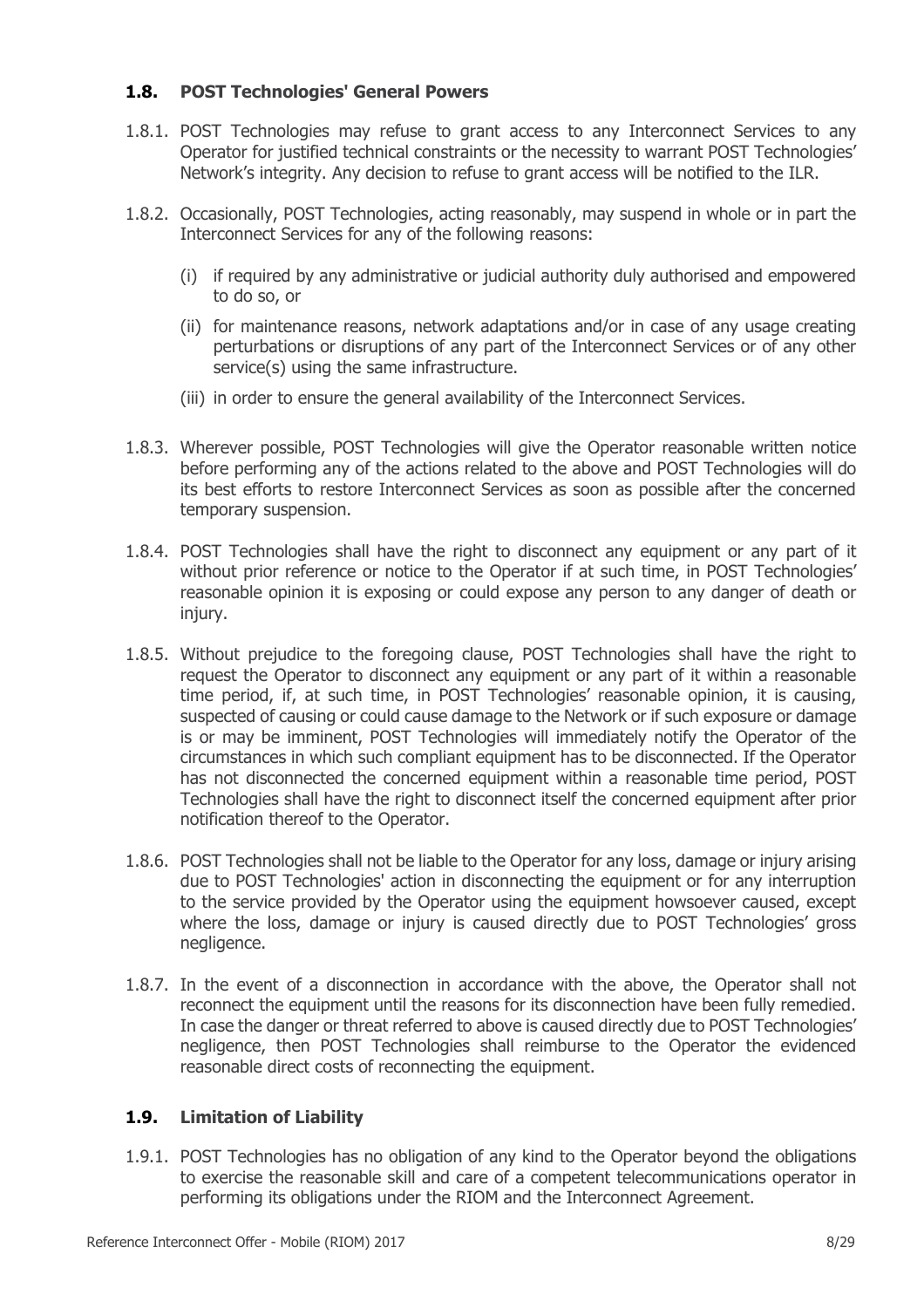- 1.9.2. Neither Party undertakes any liability for the acts or omissions of a third provider of telecommunications services, nor shall be held liable for such act or omission. As a consequence, the Party affected by such an act or omission shall carry out all appropriate rights and measures against the concerned third party provider of telecommunications services, without involving the other Party, while the latter will, if appropriate having regards to the circumstances, reasonably cooperate with the concerned other Party in relation to the above.
- 1.9.3. Neither POST Technologies nor the Operator excludes or restricts its liability for death or personal injury caused by its own negligence or liability.
- 1.9.4. POST Technologies will not be liable to the Operator for any claims, proceedings or actions brought or made against POST Technologies by any of the Operator's End Users, it being specified that in such case the Operator shall keep POST Technologies free and harmless of any such claims, proceedings or actions.
- 1.9.5. Neither Party shall be held liable to the other in contract, tort or otherwise, to the fullest extent permitted by law, for indirect or consequential damage or any other loss of profit whatsoever arising in connection with the implementation of this RIOM and the relevant Interconnect Agreement, howsoever caused.

## **1.10. Property**

All relevant infrastructures and equipment used by POST Technologies for the provision of Interconnect Services to the Operator remain and shall remain the integral property of POST Technologies.

The Operator shall be responsible for any equipment put at disposal by POST Technologies and must take reasonable steps to ensure that nobody (other than someone expressly authorised by POST Technologies) adds to, modifies or in any way interferes with it. The Operator will be liable to POST Technologies for any loss of or damage to POST Technologies' equipment, except where such loss or damage is due to fair wear and tear or is caused by POST Technologies, or anyone acting on POST Technologies' behalf.

Any software and/or user manuals provided or made available by POST Technologies to the Operator in relation to any part of the Interconnect Services :

- (i) are and shall remain protected by applicable copyright law and as such, any copy, translation, transcription, bearing, correction, integration modification thereof, whichever may be the type, support, way and/or extend thereof, either by the Operator or by an End User, is strictly prohibited; and
- (ii) shall remain the exclusive property of, as the case may be, POST Technologies or any third party having title thereto.

The Operator expressly undertakes to take and/or cause to take all and all necessary or appropriate steps and measures to prevent any breach of the above provisions.

With the cessation of any part of the Interconnect Services by the Operator, whatever the reason, any usage rights of the Operator on that relevant infrastructure, software and/or user manuals shall automatically expire on the effective cessation date of the Interconnect Services, without POST Technologies having to carry out any specific steps in relation thereto and/or for that specific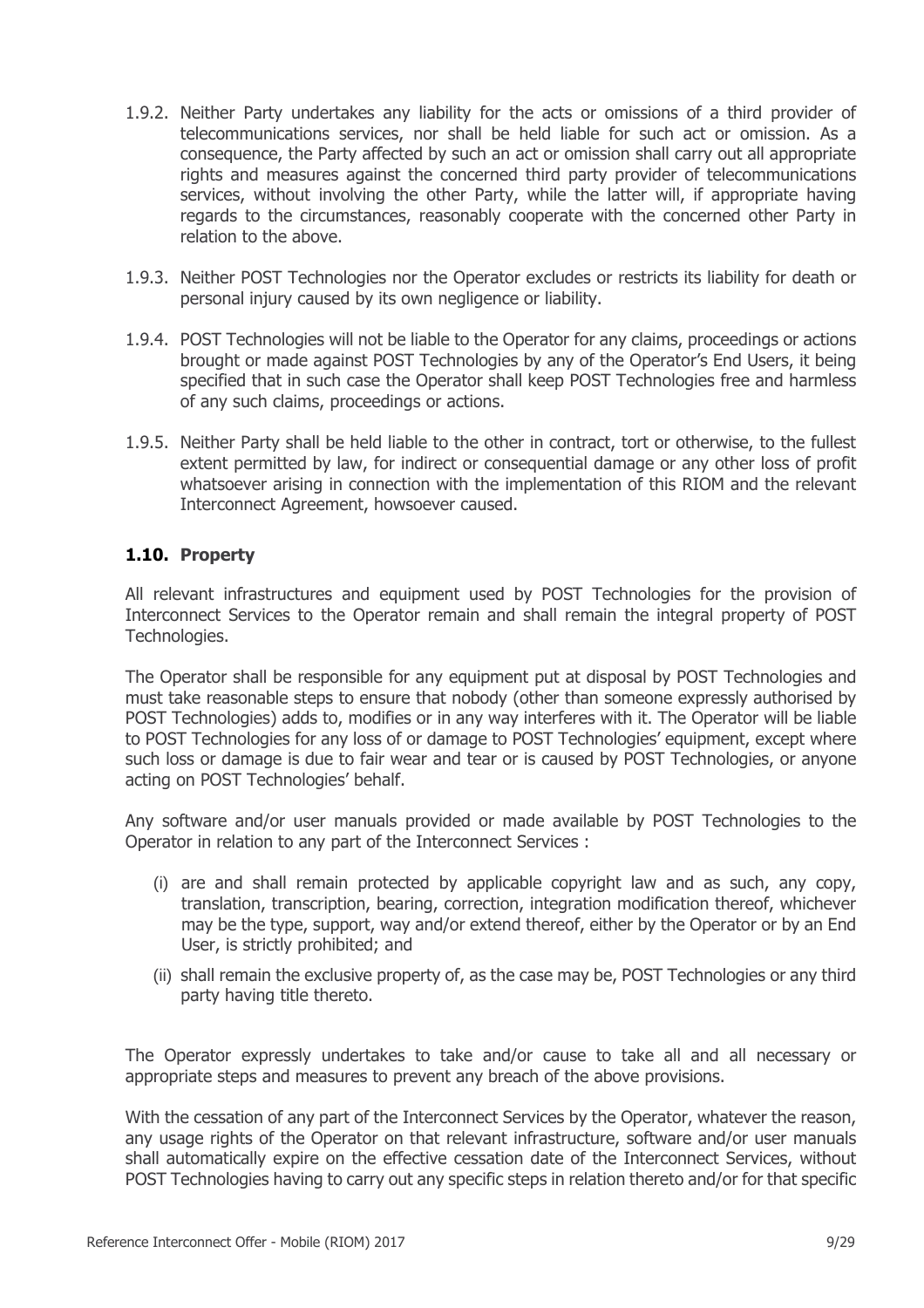purpose and without prejudice to the right of POST Technologies to recover any physical elements that are its property.

## **1.11. Information Exchange, Confidentiality**

- 1.11.1.In order to implement the RIO and the Interconnect Agreement, POST Technologies and the Operator will have to exchange information and the disclosing Party undertakes to use reasonable endeavours to ensure that the information disclosed is correct to the best of its knowledge at the time of such information provision.
- 1.11.2.The POST Technologies Staff is under professional secrecy. This legal obligation binds the personnel to secrecy concerning the Operator, as well as its services and data (including those of its End Users).
- 1.11.3.With respect to each and any Confidential Information provided by either Party (the "Disclosing Party") to the other (the "Receiving Party") in relation to this Agreement, the Receiving Party undertakes to :
	- (i) hold such Confidential Information in confidence and protect it with the same degree of care with which it protects its own Confidential Information of equivalent importance, but in no event less than reasonable care;
	- (ii) use such Confidential Information only in pursuance of its business relationship with the other Party and its Affiliates as well as in relation to the Interconnect Agreement and/or the Interconnect Services;
	- (iii) not copy or otherwise duplicate in whatever form and on whatever support or mean either known or unknown to date (e.g. in written, pictorial, electronically stored or other tangible form) such Confidential Information or knowingly allow anyone else to access, copy or otherwise duplicate any of such Confidential Information under its control without the Disclosing Party's prior written approval (which shall not be unreasonably refused, delayed or conditioned), except as regards to Authorised Persons as defined below;
	- (iv) restrict access to and disclosure of such Confidential Information solely to those of its employees (including its management and directors), external advisors and/or consultants and any of those of its Affiliates and/or of those of its Subcontractors with a strict need to know and directly involved in the implementation of this Agreement and/or in the provision of any part(s) of the Services (collectively the "Authorised Person(s)"), and not to disclose Confidential Information to any third parties (including, without limitation, any of its other agents, consultants and/or subcontractors not being Authorised Persons); as well as
	- (v) require that all Authorised Persons to which access to the Confidential Information has been or will be granted or given duly agree to maintain the confidentiality thereof, and specifically to comply with the provisions set forth herein by contract, work rules or other appropriate methods at the Receiving Party's option; and
	- (vi) not analyse or reverse engineer for composition of any Confidential Information, nor assist others to disassemble, decompile, reverse engineer or otherwise attempt to recreate the Confidential Information.
- 1.11.4.Each Party shall take all reasonable steps and measures to :
	- (i) avoid disclosure, dissemination and more generally unauthorised access to or use of Confidential Information, which shall comply with the measures it usually takes to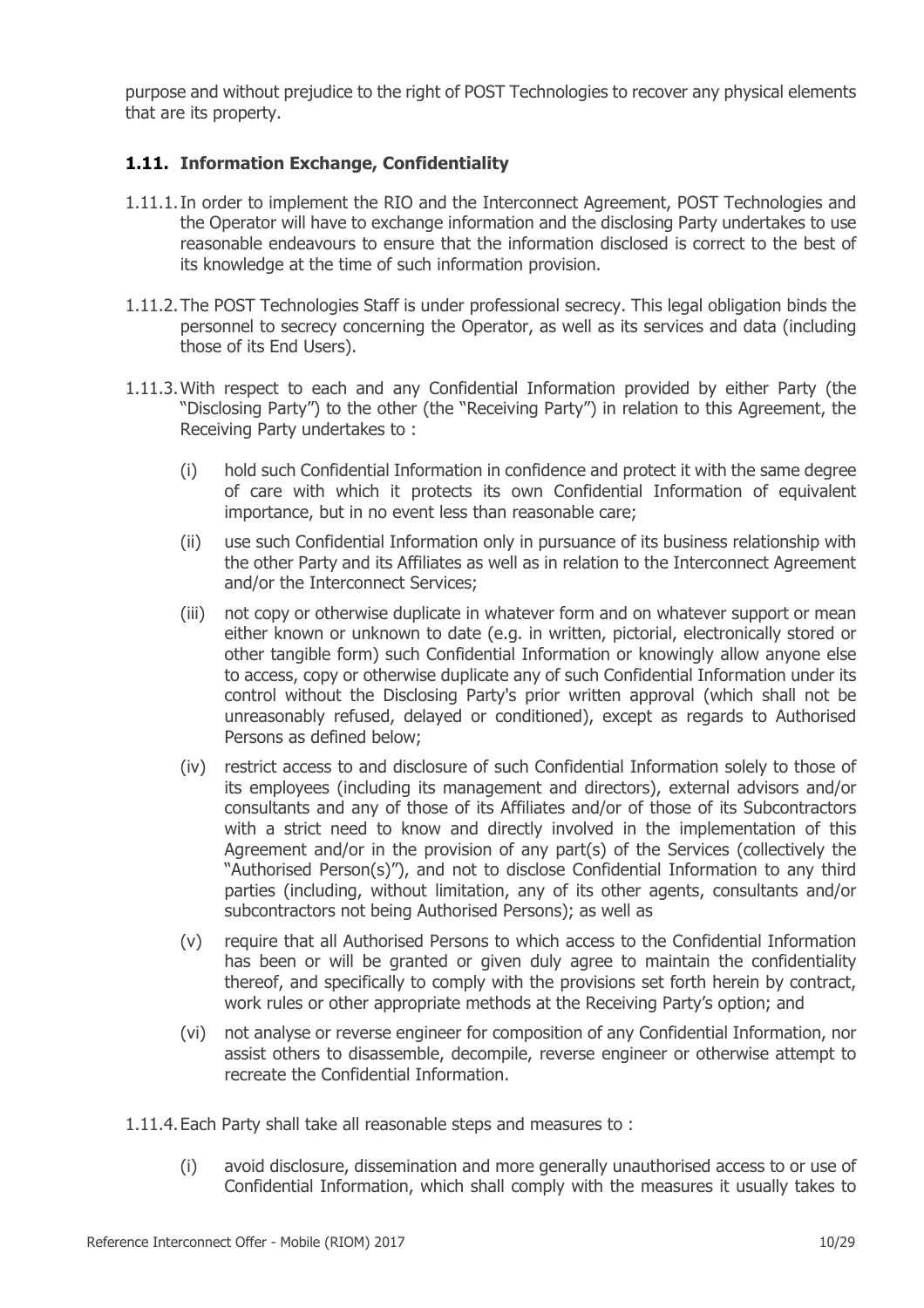protect its own confidential information or its information of a similar nature and in any case take not less than reasonable care; and

- (ii) segregate Confidential Information from third parties' confidential materials, in particular to prevent commingling; and
- (iii) at its sole expense and including but not limited to court proceedings, to restrict its Authorized Persons from prohibited or unauthorized disclosure or use of the Confidential Information as well as to make each of them sign individual secrecy commitments at least equivalent to those contained in the Interconnect Agreement.
- 1.11.5.This Article 1.11 shall nevertheless not prevent or refrain any Party from complying with its legal information obligations.
- 1.11.6.The Receiving Party may in particular disclose Confidential Information to European or national competent governmental or administrative authorities to the extent strictly necessary to ensure compliance with any law. In case Confidential Information is to be communicated pursuant to the requirement of law, regulation, judgment, order from any competent administrative authority or judicial body and/or request for the needs of any proceedings with any courts or administrative authorities, having the right to request the disclosure of such a Confidential Information, the Receiving Party shall, to the extent permitted by any applicable law or the relevant regulation, authority or body, notify such request for disclosure to the Disclosing Party without undue delay upon receipt thereof so that the Disclosing Party may, at its sole discretion and costs, seek protective order, confidential treatment and/or other appropriate remedy.

In any case, the Receiving Party shall be entitled to disclose such Confidential Information as strictly requested by the relevant authority, provided it duly specifies to the said authority at the time of such disclosure the confidential nature of such Confidential Information and takes all relevant steps to ensure due protection thereof to the widest extent possible.

- 1.11.7.The Receiving Party shall notify to the Disclosing Party, immediately upon discovery or knowledge thereof, any unauthorised use, access and/or disclosure of any Confidential Information or any other breach of this Article 1.11 and undertakes in such a case to (i) reasonably cooperate with and support the Disclosing Party and/or its Affiliates to protect its/their rights and when relevant to regain possession of such Confidential Information as well as to mitigate the consequences of such unauthorised use, access and/or disclosure, to (ii) take out and achieve without undue delay all appropriate and relevant steps and measures to prevent further unauthorised use, access and/or disclosure of the Confidential Information or part thereof and to (iii) take appropriate defensive measures against any claim of infringement, in accordance with the reasonable instructions of the Disclosing Party.
- 1.11.8.All Confidential Information shall remain the property of the Disclosing Party and/or as relevant of the owner of the concerned Confidential Information.
- 1.11.9.The Parties agree that the provisions strictly relating to confidentiality set forth in this Article 1.11 shall survive any termination of the Interconnect Agreement, whichever may be the ground, for a three years (3) period as from the effective termination date of the Interconnect Agreement.
- 1.11.10. The Parties hereby declare and warrant that they comply with data protection and privacy laws, and any other laws in relation to the Interconnect Services, to the extent applicable to them. Each Party particularly undertakes to (i) comply with the legislation in force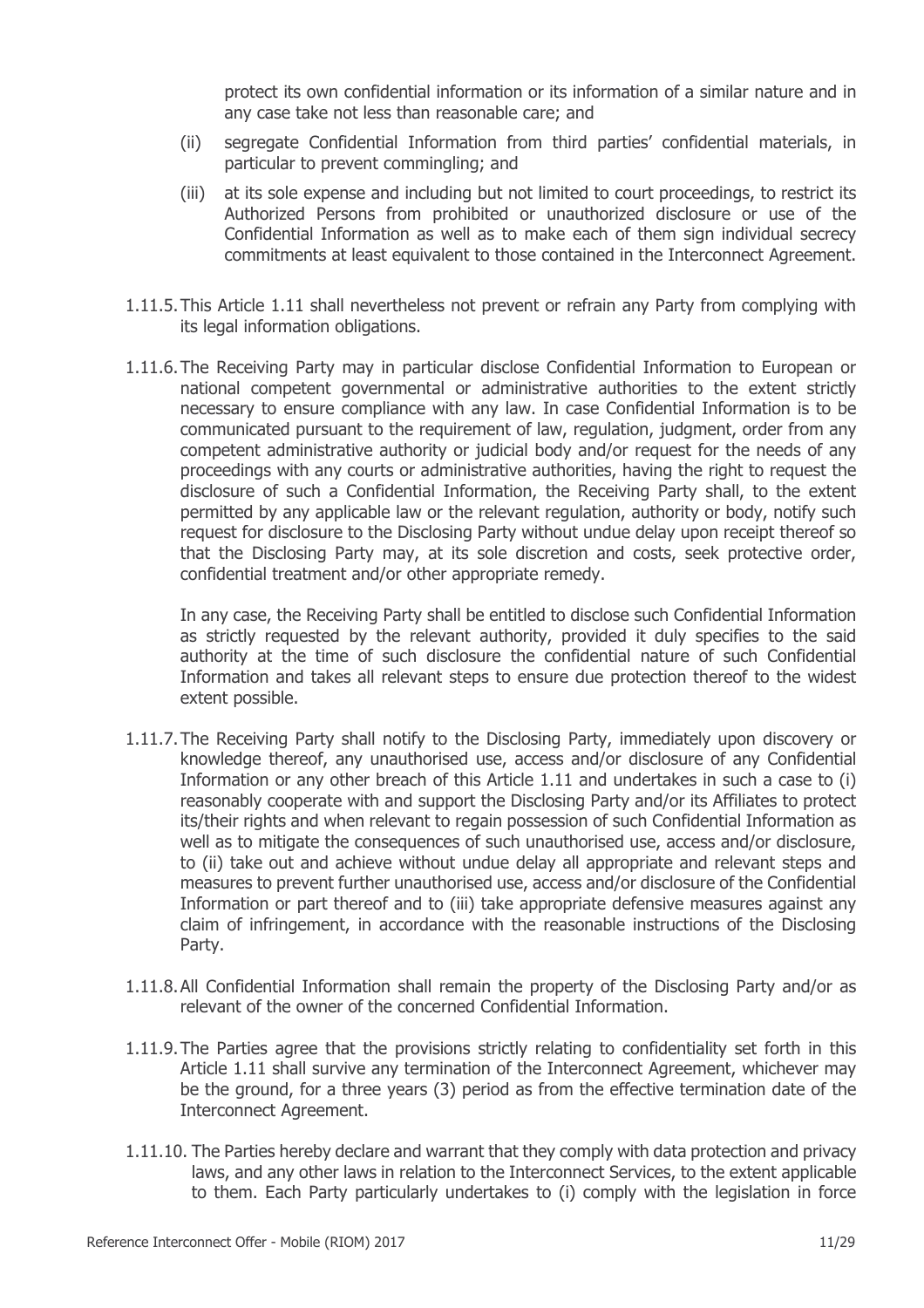relating to personal data protection and computer security, including in particular the amended law of 2 August 2002 on the protection of persons with regard to the processing of personal data as well as the amended law of 30 May 2005 on the protection of privacy in the electronic communications sector (ii) hold and maintain such security infrastructure and organization as relevant or necessary to comply with and reasonably carry out its rights and obligations pursuant to this Agreement under optimum safety condition and in compliance with applicable laws.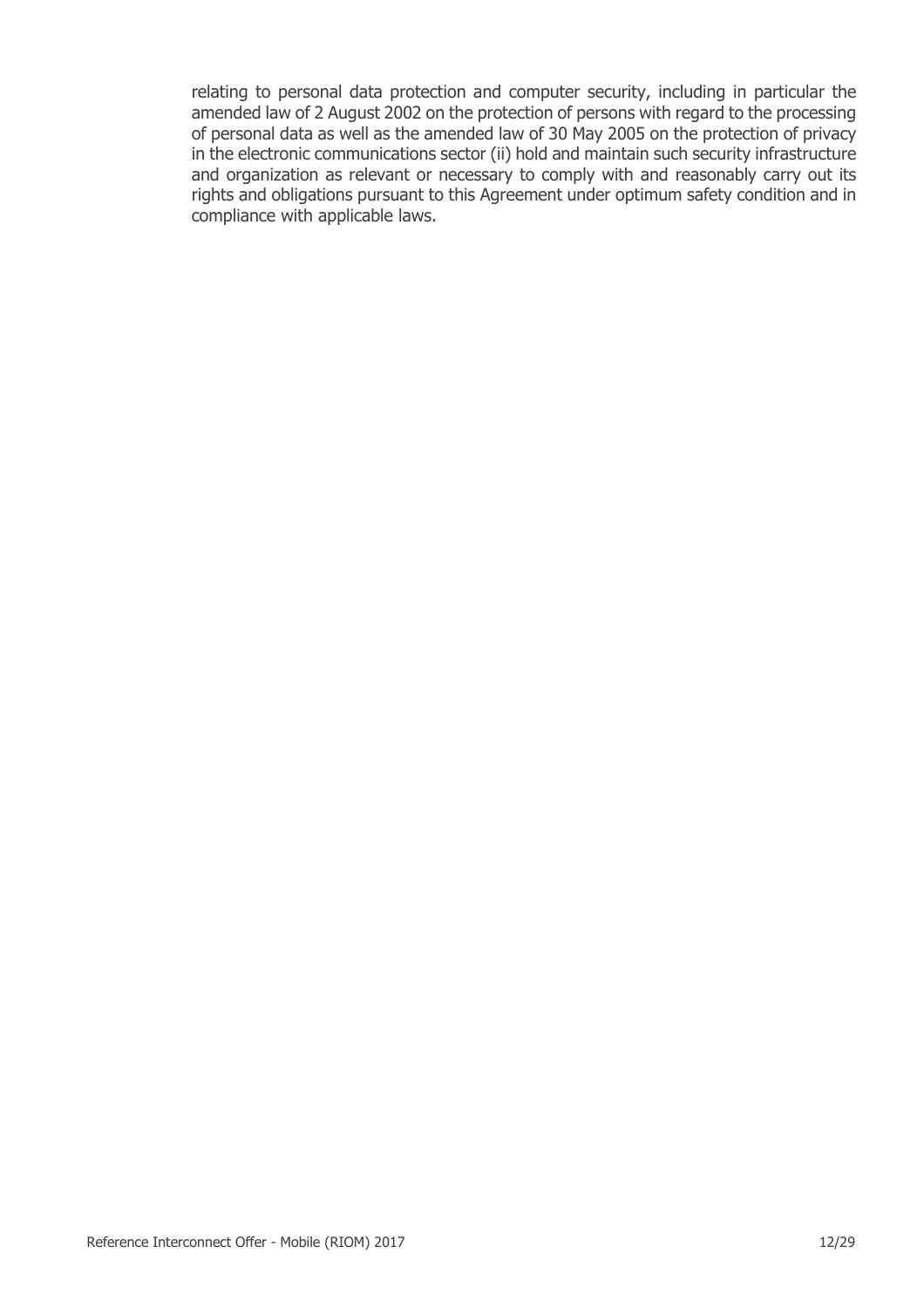## **2. RIOM Operational Terms**

## **2.1. The Interconnect Services shall:**

- (i) be provided by POST Technologies to an Operator in accordance with the terms and conditions of this RIOM;
- (ii) consist of and include the provisioning by POST Technologies to an Operator of:
	- a. service to enable the Operator to terminate voice calls on POST Technologies' mobile voice network and to its connected End Users using National Numbers registered to POST Technologies' Network,
	- b. interconnection between POST Technologies' and the Operator's network at specified interconnection points for the handover of the aggregated voice traffic flows for the terminating access services provided to the Operator in the context of this RIOM, or
	- c. maintenance and fault clearance for the provided services.

## **2.2. Quality of Service**

The quality of the service as set out in paragraph 4.4 of Schedule 4 shall apply to the provision of the Interconnect Services, but shall not apply in case of any Force Majeure event.

#### **2.3. System Protection**

Each Party is responsible for the safe operation of its respective system and shall take all reasonable and necessary steps and measures in its operation, implementation and maintenance to ensure that its system does not

- (i) endanger the safety or health of employees, contractors, agents or End Users of the other Party, nor
- (ii) damage, interfere with or cause any deterioration in the operation of the other Party's system or a third party operator's system.

## **2.4. Configuration and Technical Constraints**

- 2.4.1. Interconnection Link Services and Terminating Access Services will be provided in accordance with the technical constraints specified in Schedule 2, Schedule 3 and Schedule 4.
- 2.4.2. POST Technologies shall in no case be liable for any shortage of capacity on the Interconnection Links due to inadequate dimensioning or forecasting by the Operator.

## **2.5. Scheduled System Alteration**

2.5.1. Scheduled system alteration with major impact

When POST Technologies wants to make a system alteration which may reasonably have a major impact on the proper provision of the Interconnect Services under this RIOM to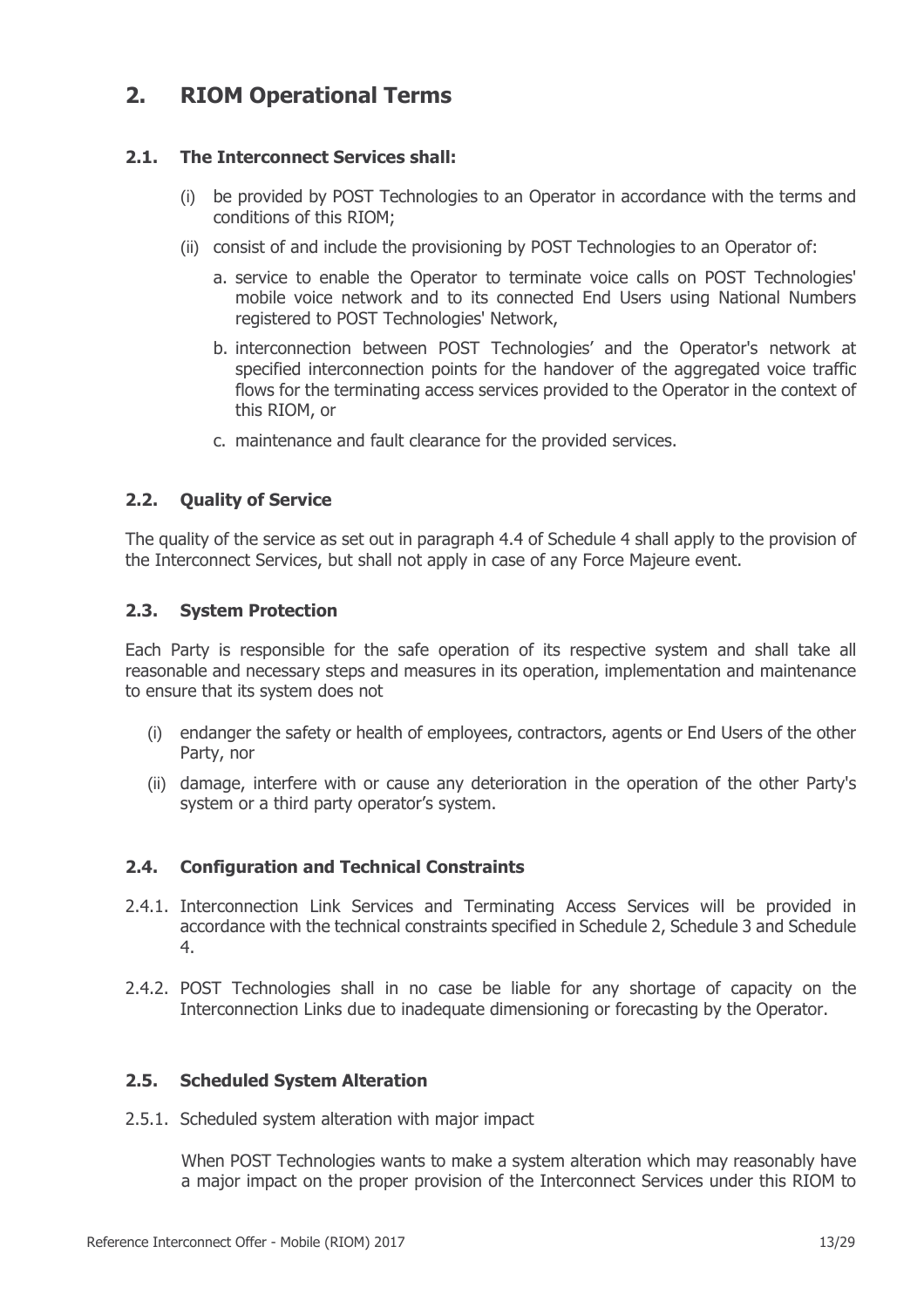one or several Operator(s), it shall give to the concerned Operator(s) a minimum six (6)month written notice prior to the foreseen date of the anticipated system alteration, which shall specify the technical details of the contemplated system alteration and the foreseen date of the said anticipated system alteration.

Following such notification, POST Technologies shall provide to the Operator additional information, as the Operator may reasonably request, including, to the extent reasonably practicable, the potential impact thereof on the service(s) provided by the Operator to the End Users.

#### 2.5.2. Scheduled system alteration without major impact

When POST Technologies wants to make a system alteration which may reasonably not have a major impact on the proper provision of the Interconnect Services under this RIOM to one or several Operator(s), it shall give to the concerned Operator(s) a prior notice having regards to the circumstances which shall in no case be less than three (3) business days prior to the foreseen date of the said anticipated system alteration. Such notification shall specify the technical details of the contemplated system alteration, the foreseen date of the related works and the reasonably foreseeable impact of the said works on the Interconnect Services provisioning.

#### **2.6. Works or Intervention due to a POST Technologies Network Failure or an Emergency Case**

In case POST Technologies has to intervene on its network further to a network failure or an emergency case, POST Technologies will do its best efforts to limit the time of its intervention having a possible impact on the provisioning of the Interconnect Services to the reasonable minimum time having regards to the circumstances. In any case, POST Technologies will inform the Operators of such an intervention as soon as reasonably possible, while the restoration of the service provisioning on POST Technologies' network shall be the priority.

## **2.7. Coordination between the Parties**

- 2.7.1. POST Technologies will put into place entities in order to manage provisioning of the Interconnect Services, which will be accessible from 8:00 to 12:00 and from 13:00 to 17:00 from Monday to Friday, except on legal, public and usage holidays in Luxembourg, while entities in charge of maintenance and fault repair of the Interconnect Services will be accessible 24 hours a day, 7 days a week, including legal, public and usage holidays in Luxembourg.
- 2.7.2. The contact details of these entities will be published on POST Technologies' Website and shall be the exclusive contact points for any and all Operator's handling questions regarding the operational management of the Interconnect Services.
- 2.7.3. The Operator undertakes to (i) contact only POST Technologies' contact points as specified here above and to (ii) provide its own contact points for the management of Interconnect Services, including for questions regarding operational subjects.
- 2.7.4. POST Technologies' and the concerned Operator's respective contact points in relation to this RIOM and to the provision and maintenance of the Interconnect Services are or, as the case may be, will be specified in the concerned Interconnect Agreement. In addition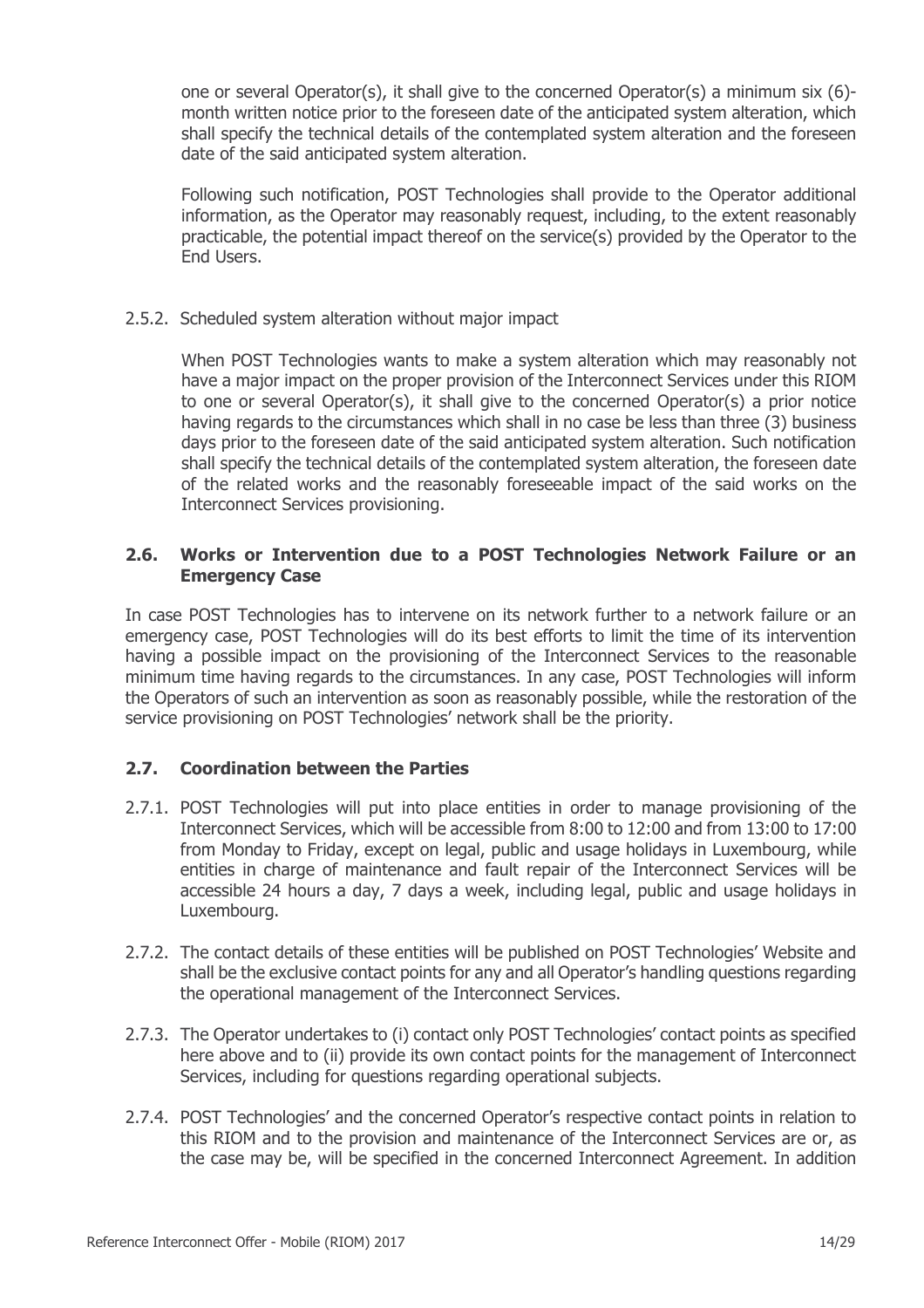POST Technologies will publish its contact points on POST Technologies' Website, while the later version thereof shall always prevail over older ones.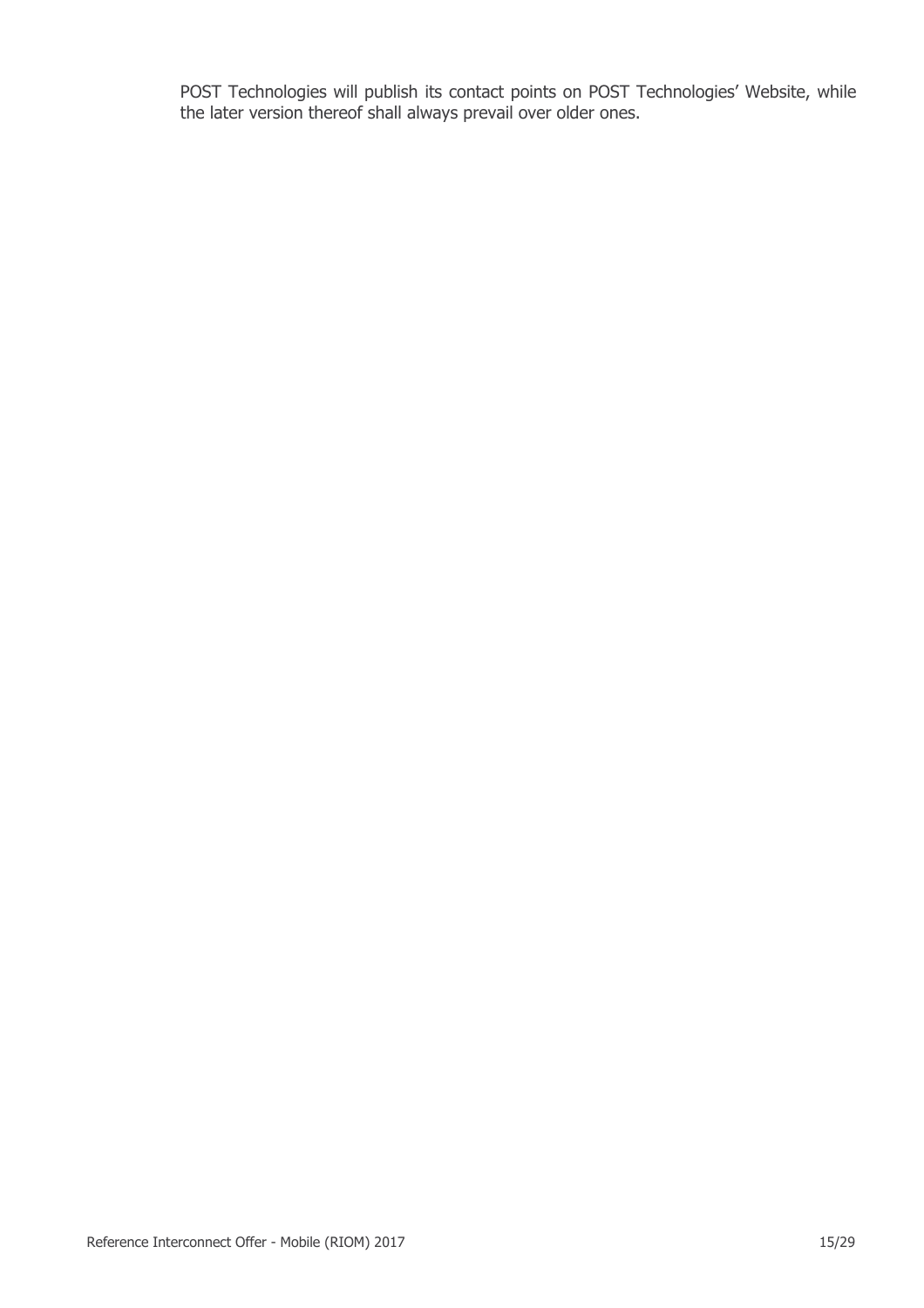## **3. Procedure for reaching an Interconnect Agreement**

Interconnect Agreements will be negotiated and entered into, based on the standard terms and conditions, pursuant to and in compliance with the applicable legislation and POST Technologies shall endeavour its best efforts to conclude an Interconnect Agreement in no less than fifteen (15) days after receipt of a valid request.

Any request for entering into an Interconnect Agreement with POST Technologies under this RIOM must be made in writing and per registered mail to the following address:

## **POST Technologies**

Département Développement et Vente en gros L-2999 Luxembourg Tel: +352 49 91 1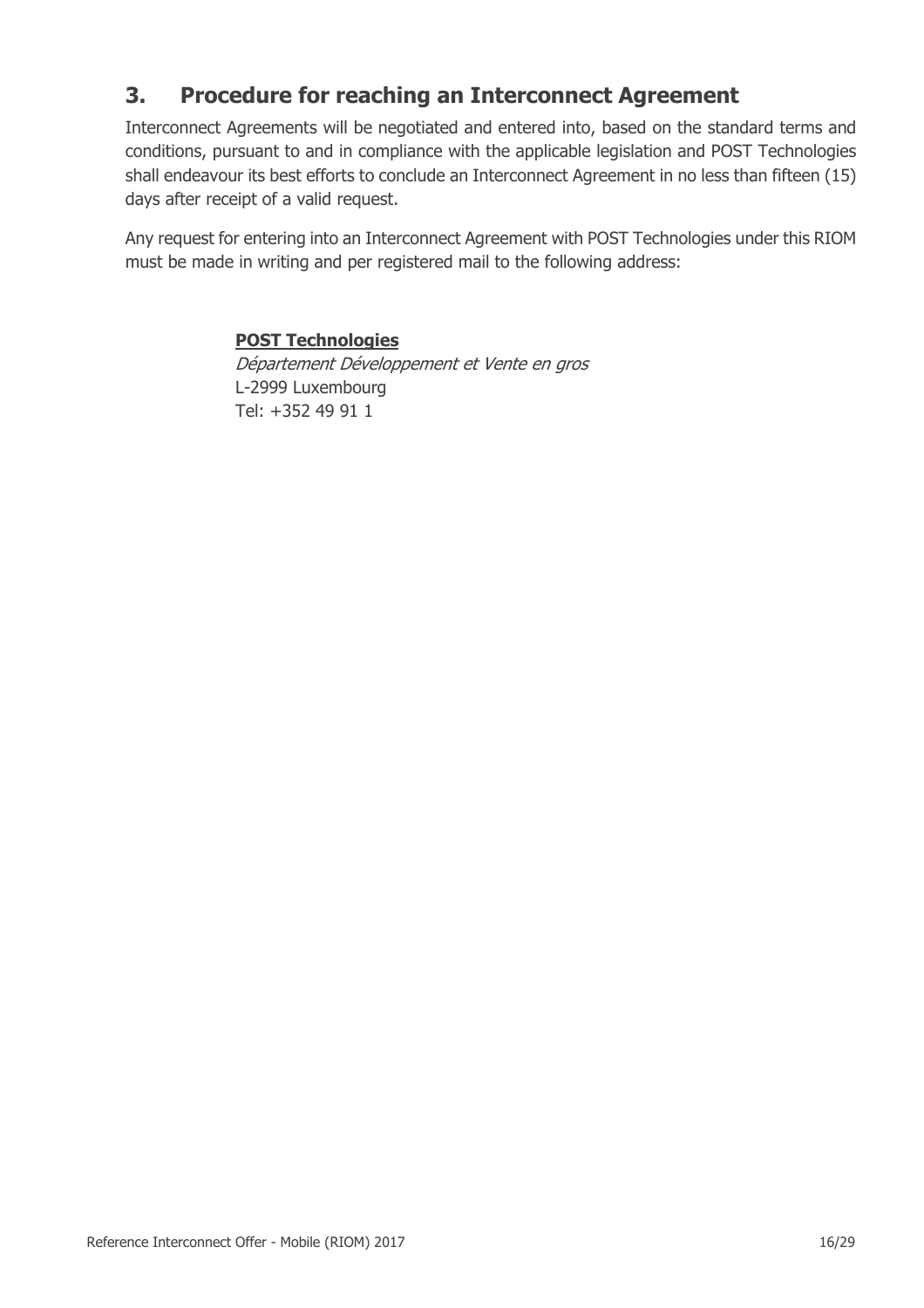## **Schedule 1 Glossary**

| Call                                                           | The establishment of a connection through a telecommunications network<br>and the transmission and the delivery of a signal from the terminal on which<br>this signal was generated to the terminal to which this signal is addressed or<br>to a network platform or any other facility giving an automatic answer in those<br>cases where the connection cannot be established.                                                                                                                                                                                                                                                                                                                                                                                                                                                                                                                                                                                                                                                                                                                                                                                                                                                                                                                                                                                                                                                                                                                                                                                                                                                                                                                                                                                                                                                                                                                                                                                                                 |
|----------------------------------------------------------------|--------------------------------------------------------------------------------------------------------------------------------------------------------------------------------------------------------------------------------------------------------------------------------------------------------------------------------------------------------------------------------------------------------------------------------------------------------------------------------------------------------------------------------------------------------------------------------------------------------------------------------------------------------------------------------------------------------------------------------------------------------------------------------------------------------------------------------------------------------------------------------------------------------------------------------------------------------------------------------------------------------------------------------------------------------------------------------------------------------------------------------------------------------------------------------------------------------------------------------------------------------------------------------------------------------------------------------------------------------------------------------------------------------------------------------------------------------------------------------------------------------------------------------------------------------------------------------------------------------------------------------------------------------------------------------------------------------------------------------------------------------------------------------------------------------------------------------------------------------------------------------------------------------------------------------------------------------------------------------------------------|
| Calling<br>Line<br>Identification (CLI)                        | The CLI is the number of the calling user conveyed by each Operator's<br>network for each call, it may also be provided by the network or partly by the<br>calling user. This information is flagged either as "network-provided" or as<br>"user provided, verified and passed". If the verification of a user provided CLI<br>fails, the network-provided CLI will be transmitted.                                                                                                                                                                                                                                                                                                                                                                                                                                                                                                                                                                                                                                                                                                                                                                                                                                                                                                                                                                                                                                                                                                                                                                                                                                                                                                                                                                                                                                                                                                                                                                                                              |
| Calling<br>Line<br>Identification<br>Presentation (CLIP)       | Supplementary service provided for in ITU-T Recommendation I.251.3.                                                                                                                                                                                                                                                                                                                                                                                                                                                                                                                                                                                                                                                                                                                                                                                                                                                                                                                                                                                                                                                                                                                                                                                                                                                                                                                                                                                                                                                                                                                                                                                                                                                                                                                                                                                                                                                                                                                              |
| Line<br>Calling<br><b>Identification Restriction</b><br>(CLIR) | Supplementary service provided for in ITU-T Recommendation I.251.4.                                                                                                                                                                                                                                                                                                                                                                                                                                                                                                                                                                                                                                                                                                                                                                                                                                                                                                                                                                                                                                                                                                                                                                                                                                                                                                                                                                                                                                                                                                                                                                                                                                                                                                                                                                                                                                                                                                                              |
| Codec                                                          | Device or computer program for encoding or decoding a digital data stream<br>or signal                                                                                                                                                                                                                                                                                                                                                                                                                                                                                                                                                                                                                                                                                                                                                                                                                                                                                                                                                                                                                                                                                                                                                                                                                                                                                                                                                                                                                                                                                                                                                                                                                                                                                                                                                                                                                                                                                                           |
| Confidential Information                                       | Includes, without limitation,<br>all non-public information relating the technology, infrastructure,<br>a.<br>customers, business plans and business models, tariffs and prices,<br>promotional and marketing activities, strategy, finances, and other<br>business affairs, possible routes, needs, constraints and/or requirements,<br>offers and/or potential or possibly involved Subcontractors or providers<br>relating to any Party and/or its Affiliates;<br>all third party information that the concerned Party and its Affiliates are<br>b.<br>obliged to keep confidential; as well as<br>any possible combination of any of the above<br>C.<br>and excludes information which<br>was in the legitimate possession of the Receiving Party (as defined below)<br>a.<br>at the time of its disclosure by the Disclosing Party (as defined below) or<br>corresponds in substance to information developed by the Receiving<br>Party, as it can be demonstrated on the basis of previously existing<br>documents, and which was not previously acquired from the Disclosing<br>Party on a confidential basis;<br>was in the public domain at the time of its disclosure by the Disclosing<br>b.<br>Party to the Receiving Party, as it can be demonstrated on the basis of<br>published documents which were generally available prior to the<br>disclosure of the relevant information;<br>is considered to be part of the public domain subsequent to its disclosure<br>C.<br>by the Disclosing Party to the Receiving Party, as it can be demonstrated<br>on the basis of documents which were published and are generally<br>available through no act or failure to act of the Receiving Party; and<br>d. was disclosed by a third party to the Receiving Party without restriction<br>on disclosure or use, unless the Receiving Party had actual knowledge<br>that the third party acquired possession of it unlawfully or by a breach of<br>contract or a fiduciary relationship. |
| EEA                                                            | European Economic Area, which includes all EU countries as well as Iceland,<br>Liechtenstein and Norway (status on 10 <sup>th</sup> August 2017).                                                                                                                                                                                                                                                                                                                                                                                                                                                                                                                                                                                                                                                                                                                                                                                                                                                                                                                                                                                                                                                                                                                                                                                                                                                                                                                                                                                                                                                                                                                                                                                                                                                                                                                                                                                                                                                |
| End User                                                       | Any natural or legal person with whom an operator has entered into an<br>agreement for the provision of publicly available telecommunication services                                                                                                                                                                                                                                                                                                                                                                                                                                                                                                                                                                                                                                                                                                                                                                                                                                                                                                                                                                                                                                                                                                                                                                                                                                                                                                                                                                                                                                                                                                                                                                                                                                                                                                                                                                                                                                            |
| Force Majeure                                                  | A force majeure event as defined in the GTCS of POST Technologies                                                                                                                                                                                                                                                                                                                                                                                                                                                                                                                                                                                                                                                                                                                                                                                                                                                                                                                                                                                                                                                                                                                                                                                                                                                                                                                                                                                                                                                                                                                                                                                                                                                                                                                                                                                                                                                                                                                                |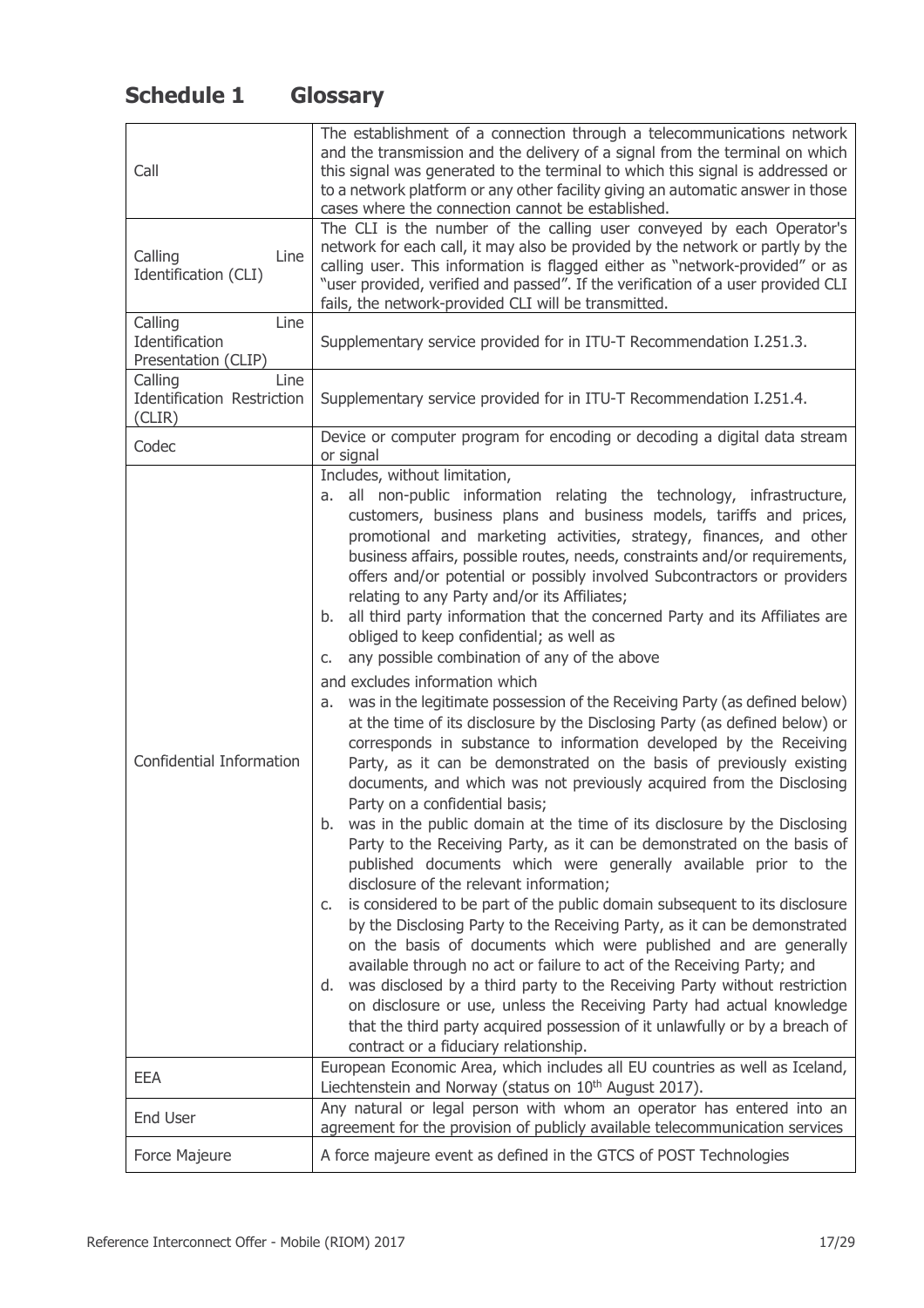| G.711                                                  | ITU-T standard for audio companding primarily used in telephony.                                                                                                                                                                                                                                                                                              |
|--------------------------------------------------------|---------------------------------------------------------------------------------------------------------------------------------------------------------------------------------------------------------------------------------------------------------------------------------------------------------------------------------------------------------------|
| G.722                                                  | ITU-T standard 7 kHz Wideband audio codec operating at 48, 56 and 64<br>kbit/s.                                                                                                                                                                                                                                                                               |
| <b>GTCS</b>                                            | POST Technologies' General Terms and Conditions for Sale in force, which<br>can be consulted on POST Technologies' Website.                                                                                                                                                                                                                                   |
| <b>ILR</b>                                             | Institut Luxembourgeois de Régulation, the national regulatory authority in<br>Luxembourg, in particular in the field of electronic communications networks<br>and services                                                                                                                                                                                   |
| Intellectual<br>Property<br><b>Rights</b>              | Means all rights in inventions, patents, copyrights, design rights, trademarks<br>and trade names, trade secrets, know-how and other rights having a similar<br>effect (whether registered or unregistered) and all applications for the same<br>anywhere in the world                                                                                        |
| <b>Interconnect Agreement</b>                          | The agreement that must be concluded between POST Technologies and the<br>Operator in order to make the terms of the RIOM binding upon the Operator<br>In view of the provision of Interconnect Services by POST Technologies and<br>any specific services and features ancillary to the Interconnect Services if<br>expressly agreed therein by the Parties. |
| Interconnect Service(s)                                | Refers to the following services as described in this RIOM :<br>(i) Terminating Access Services as referred to in Schedule 3<br>(ii) Interconnection Link Services as described in Schedule 4                                                                                                                                                                 |
| Interconnection                                        | The interconnection with POST Technologies, as defined by ILR regulation<br>referenced ILR/T/17/3.                                                                                                                                                                                                                                                            |
| <b>Interconnection Link</b>                            | A Link between a POST Technologies Access Point and an Operator Access<br>Point for the provision of Interconnection traffic.                                                                                                                                                                                                                                 |
| International<br>Public<br>Telecommunication<br>Number | Defined as in ITU-T Recommendation E.164.                                                                                                                                                                                                                                                                                                                     |
| IP                                                     | <b>Internet Protocol</b>                                                                                                                                                                                                                                                                                                                                      |
| Link                                                   | Set of telecommunications facilities necessary to establish one or more<br>transmission paths between two locations.                                                                                                                                                                                                                                          |
| National<br>(Significant)<br>Number                    | Defined as in ITU-T Recommendation E.164.                                                                                                                                                                                                                                                                                                                     |
| Operator                                               | Any legal or natural person operating telecommunications networks and/or<br>providing telecommunications services in Luxembourg as approved by the ILR<br>and having entered into an Interconnect Agreement with POST Technologies                                                                                                                            |
| <b>Operator Access Point</b>                           | The physical interface within the Operator's System at which the<br>Interconnection Services can be delivered.                                                                                                                                                                                                                                                |
| Parties                                                | Collectively POST Technologies and the Operator as specified in the relevant<br><b>Interconnect Agreement</b>                                                                                                                                                                                                                                                 |
| Party                                                  | As the case may be, either POST Technologies or the Operator as specified in<br>the relevant Interconnect Agreement                                                                                                                                                                                                                                           |
| POI                                                    | The physical point on the Interconnection Link where the telecommunications<br>network of POST Technologies and the Operator's System are interconnected.<br>The POI is the boundary between POST Technologies' and the Operator<br>domains of responsibility.                                                                                                |
| POST Luxembourg                                        | Name used in all its commercial relationships by the "Entreprise des Postes et<br>Télécommunications, an autonomous "Etablissement Public" created by the<br>"Loi du 10 août 1992 portant création de l'Entreprise des Postes et<br>Télécommunications" as further modified.                                                                                  |
| POST Technologies                                      | Telecommunications division of POST Luxembourg                                                                                                                                                                                                                                                                                                                |
| Technologies'<br><b>POST</b><br><b>Access Point</b>    | The physical interface within POST Technologies' System from which the<br>Interconnection Services can be obtained.                                                                                                                                                                                                                                           |
| <b>POST</b><br>Technologies'<br><b>Network</b>         | Collection of all terminal nodes, links and intermediate which are connected<br>so as to enable telecommunication between all terminals. Includes POST<br>Technologies' passive network (copper and fibre network) as well as POST<br>Technologies' active transport network (access network, backbone).                                                      |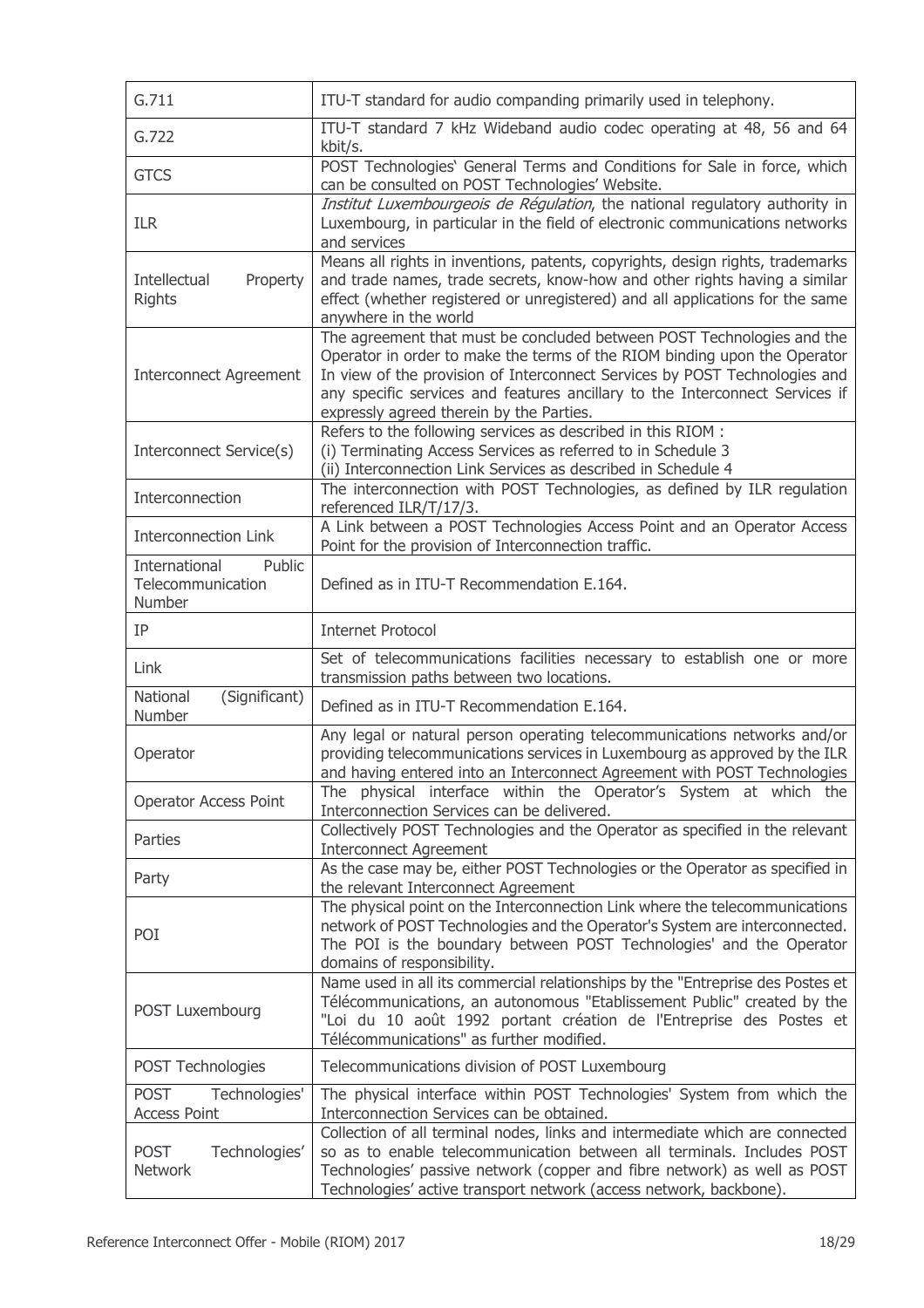| Technologies'<br><b>POST</b><br>Website | Refers to POST Technologies' website for operators<br>http://www.posttechnologies.lu/en/operators                                                                                                                                                                                                                                                                                                                                                                                            |
|-----------------------------------------|----------------------------------------------------------------------------------------------------------------------------------------------------------------------------------------------------------------------------------------------------------------------------------------------------------------------------------------------------------------------------------------------------------------------------------------------------------------------------------------------|
| <b>RCO</b>                              | Reference Co-location Offer                                                                                                                                                                                                                                                                                                                                                                                                                                                                  |
| Regulation 14/177/ILR                   | The ILR regulation referenced 14/177/ILR, dated August 28, 2014 and titled<br>« Règlement 14/177/ILR du 28 août 2014 concernant les procédures à suivre<br>par un opérateur identifié comme puissant sur le marché dans le cadre de<br>l'obligation de publication d'une offre de référence », as may be subsequently<br>amended or replaced in whole or in part.                                                                                                                            |
| Regulation ILR/T/17/3                   | The ILR regulation referenced ILR/T/17/3, dated June 9, 2017 and titled<br>« Règlement ILR/T/17/3 du 9 juin 2017 portant sur la définition du marché<br>pertinent de la fourniture en gros de terminaison d'appel vocal sur réseaux<br>mobiles individuels (Marché 2/2014), l'identification des opérateurs puissants<br>sur ce marché et les obligations imposées à ce titre - Secteur communications<br>électroniques», as may be subsequently amended or replaced in whole or in<br>part. |
| Regulation ILR/T/17/4                   | The ILR regulation referenced ILR/T/17/4, dated June 9, 2017 and titled<br>«Règlement ILR/T/17/4 du 9 juin 2017 portant sur la fixation du plafond<br>tarifaire pour la prestation de terminaison d'appel vocal sur les réseaux<br>mobiles individuels (Marché 2/2014) - Secteur communications électroniques<br>», as may be subsequently amended or replaced in whole or in part.                                                                                                          |
| RIOM Tariff(s)                          | Any tariff applicable to any part of the Interconnect Service(s) as specified in<br>Schedule 5 of this RIOM.                                                                                                                                                                                                                                                                                                                                                                                 |
| <b>RIOM</b>                             | Reference Interconnect Offer - Mobile                                                                                                                                                                                                                                                                                                                                                                                                                                                        |
| <b>ROLLS</b>                            | Reference Offer for Leased Line Services                                                                                                                                                                                                                                                                                                                                                                                                                                                     |
| <b>TDM</b>                              | <b>Time Division Multiplexing</b>                                                                                                                                                                                                                                                                                                                                                                                                                                                            |
| <b>Technical Information</b>            | Documentation about the technical characteristics related to this RIOM.                                                                                                                                                                                                                                                                                                                                                                                                                      |
| Working Day(s)                          | Any day of the week in Luxembourg under exclusion of Saturday, Sunday as<br>well as any public, statutory or bank holiday in the Grand-Duchy of<br>Luxembourg.                                                                                                                                                                                                                                                                                                                               |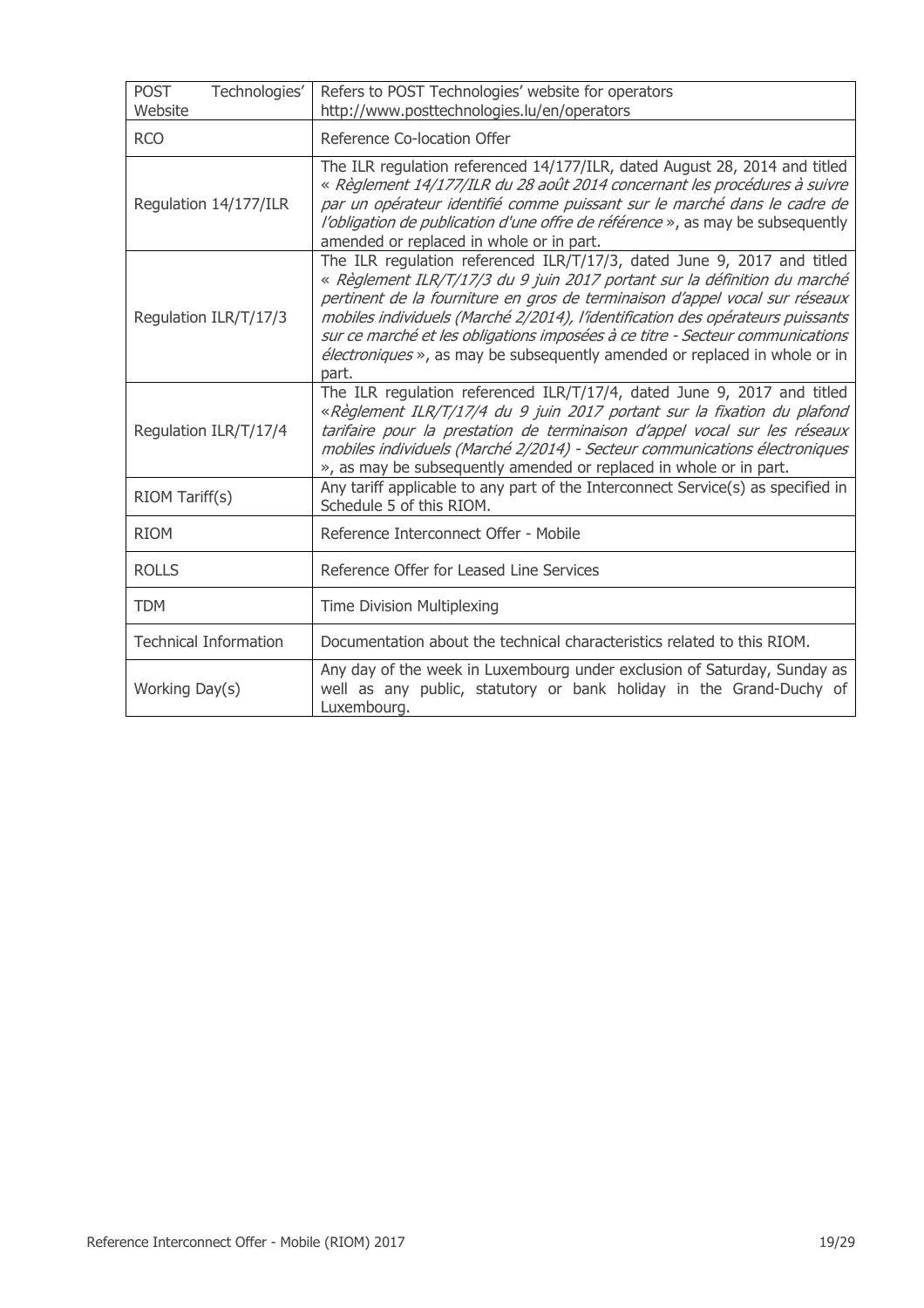## **Schedule 2 Interconnection Architecture**

## **2.1. National Interconnection Sites**

POST Technologies has defined specific sites for use as national Interconnection Access Points on grounds of their optimal network integration. These are existing POST Technologies sites, containing relevant switching and transmission equipment with all digital functionality for national mobile traffic.

Two kinds of interconnections will be offered during a transitional phase:

- TDM interconnections based on SS7 signalling protocols available at:
	- interconnection point 1: 10, rue d'Epernay L-1490 Luxembourg-Gare
	- interconnection point 2: 1, rue Yolande L-2761 Luxembourg-Belair
- IP interconnections based on SIP signalling protocols available at:
	- interconnection point 1: 10, rue d'Epernay L-1490 Luxembourg-Gare
	- interconnection point 2: 2, rue du Fort Thüngen L-1499 Luxembourg-Kirchberg

The Operator can either use both Interconnection Access Points or select the Interconnection Access Point at which it wants to interconnect its system.

New TDM interconnections will be available until 31<sup>st</sup> March 2018. No request for new TDM interconnections will be accepted after this date.

Existing TDM interconnections purchased under the terms of a previous RIOM will remain operational until 30<sup>th</sup> June 2019. POST Technologies encourages all Operators to migrate their existing TDM interconnections to IP interconnections.

Operators not present within the co-location facilities at the aforementioned sites can request a quote for additional leased lines (E1 or Ethernet) to extend the interconnection to a site of their choice within Luxembourg.

## **2.2. System Alteration**

If POST Technologies wishes to make a system alteration, it shall give the Operator and the ILR no less than 6 months written notice prior to the date of the anticipated system alteration. The notice shall specify the technical details of the system alteration and the date of the anticipated system alteration. Following such notification, POST Technologies shall supply to the Operator such information as the Operator may reasonably request, including, to the extent reasonably practicable, the potential impact on the service provided by the Operator to the End Users.

## **2.3. Standards**

Where relevant for interconnection with POST Technologies, the following hierarchy of standards and procedures will apply:

- Any legal requirements (incl. requirements defined via regulation issued by the ILR)
- ETSI standards
- ITU-T Recommandations
- National standards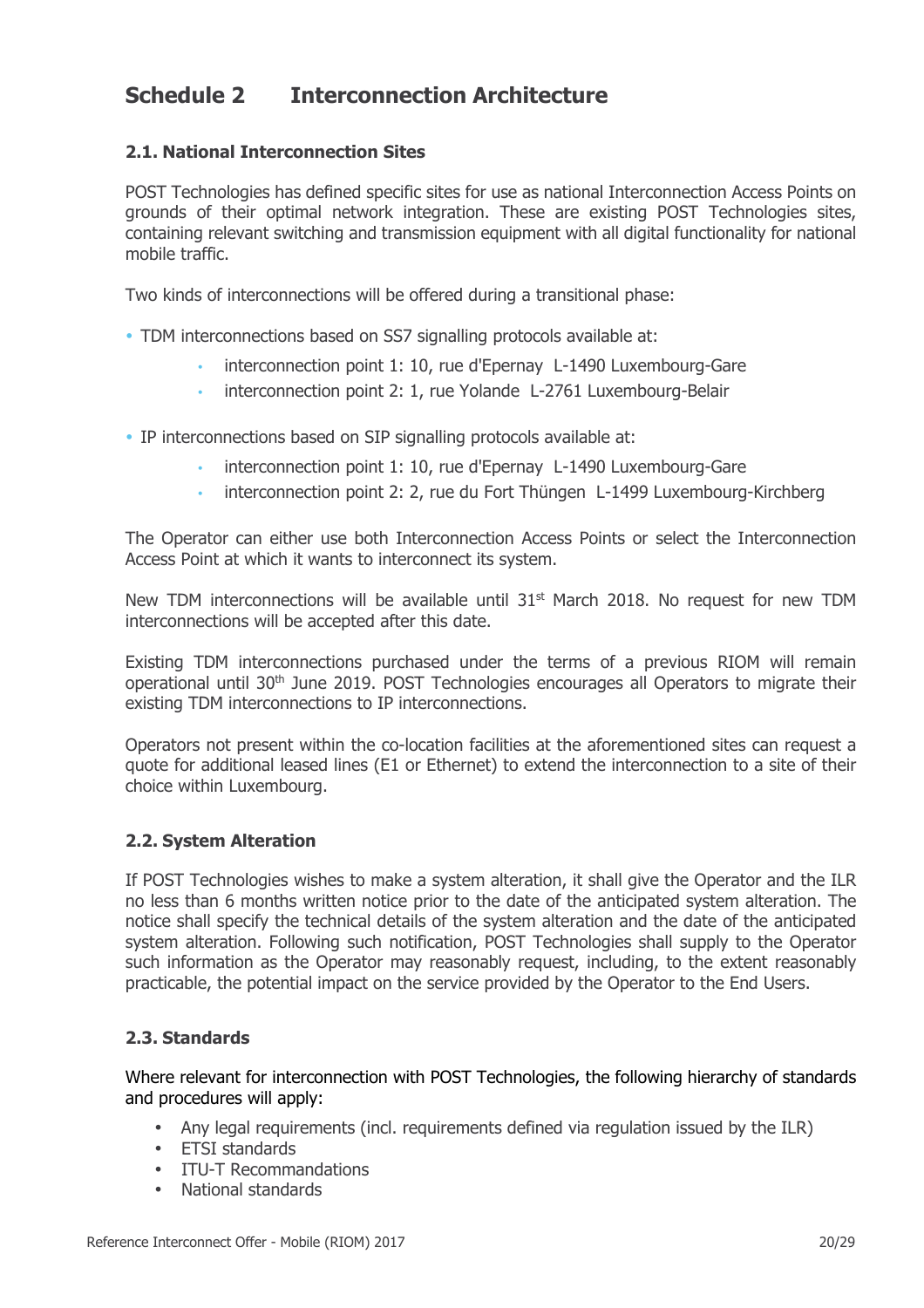• Any other international standards

The signalling system for TDM interconnections will be based on the ITU-T SS7 protocols, ISUP Blue Book version. Tests for the SS7 will be performed following the pertinent ITU-T recommendations such as Q781-Q785.

The transmission level of the interconnection is based on the pertinent ITU-T recommendations for PDH and SDH interfaces.

The signalling system for IP interconnections will be based on the SIP protocol and comply with the regulations as issued by the ILR.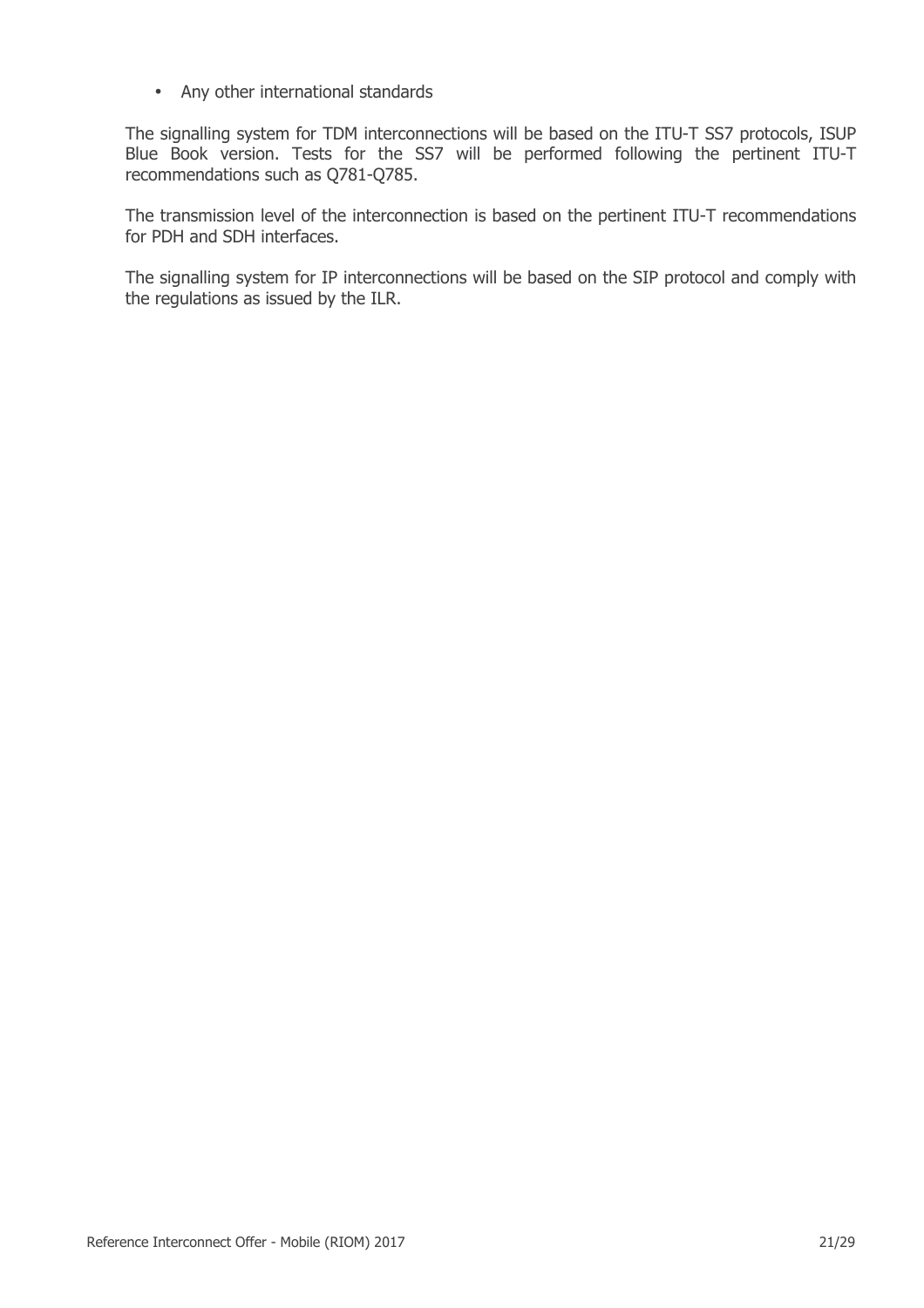## **Schedule 3 The Terminating Access Service**

The Terminating Access Service conveys a Call handed over from the Operator's System, at a POST Technologies Access Point for termination on any national number allocated to POST's Network. Tariffs may be different for different categories of services identified by different number ranges.

The tariffs applied by POST Technologies for the provision of the Terminating Access Service are indicated in Schedule 5. Only calls that have been setup successfully and answered will be charged. The charging time starts with the answering signal and ends with the first clear signal generated either by the calling or the called party.

Whenever CLI is transferred to the telecommunications network of POST Technologies, POST Technologies will not communicate such CLI to an end-user if such CLI is marked as CLIR, unless the call is directed to an emergency number.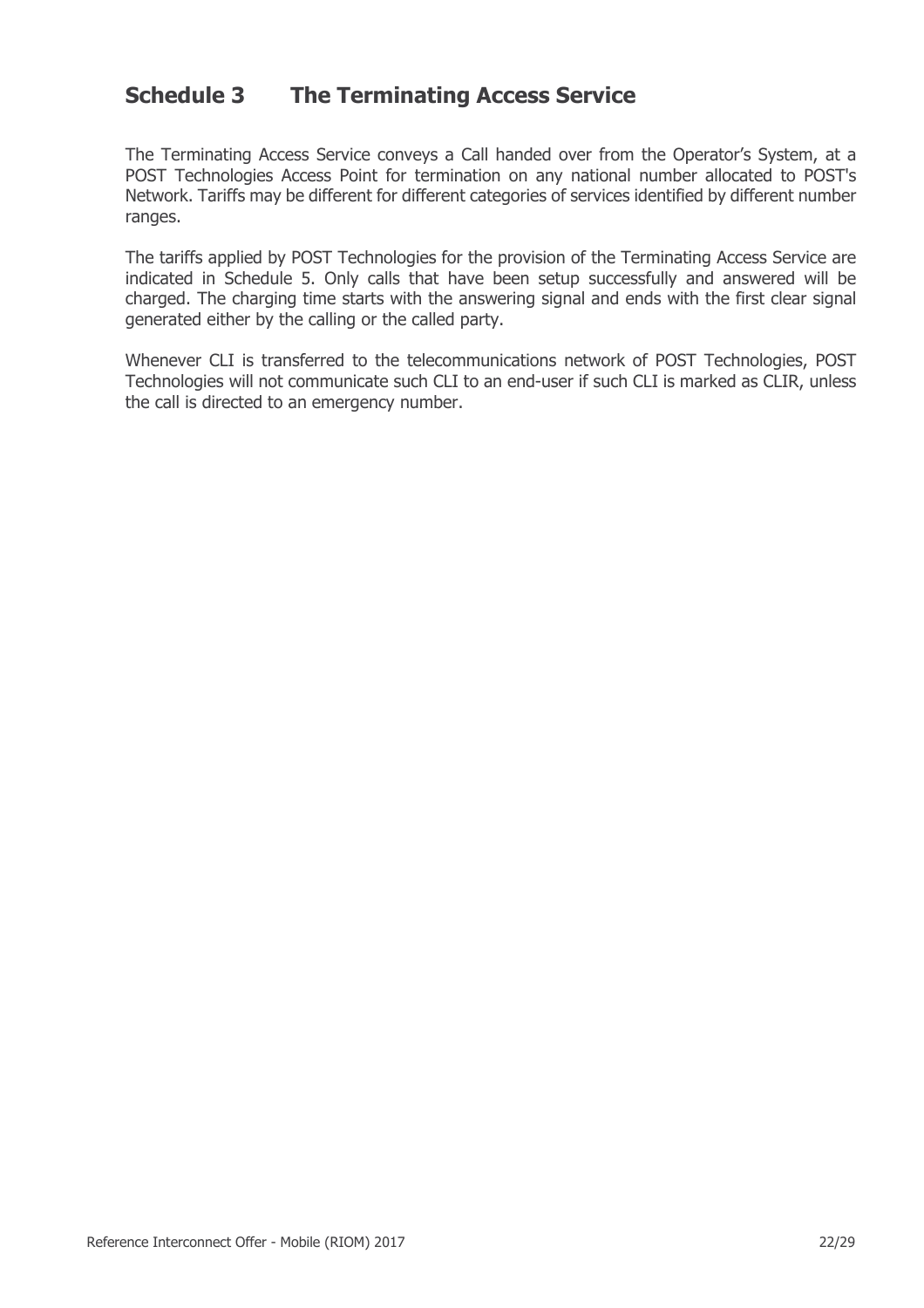## **Schedule 4 Interconnection Link Services**

## **4.1. TDM Interconnections**

The TDM Interconnection Link Service consists in the physical linking between a POST Technologies Access Point and an Operator Access Point. The TDM Interconnection Link provided by POST Technologies carries a number of 2 Mbit/s links.

POST Technologies will ensure the availability of the following Interconnection Link Services for the conveyance of the Operator's traffic:

- (a) Operator-sited interconnection
- (b) POST Technologies sited interconnection

#### **4.1.1. Operator-sited TDM Interconnection**

For Operator-sited interconnections, POST Technologies will supply and operate an Interconnection Link in its entirety for bi-directional traffic. The Interconnection Link will remain POST Technologies' property. Tariffs for Operator-sited interconnections are indicated in Schedule 5.

The Point of Interconnection (POI) shall be located at the Access Point on the DDF (Digital Distribution Frame) of the Party that has the operational responsibility for the Interconnection Link.

The Operator will provide access to POST Technologies at its site for the installation and maintenance of its transmission equipment located at this site. The Operator will supply a suitable location for this equipment, electric power and safekeeping at no cost to POST Technologies, as far as the equipment is used for the Interconnection Link(s) carrying the Operator's interconnect traffic.

In the event of breakdown of an Interconnection Link, POST Technologies will initiate fault location and initiate correction as quickly as possible, but not later than one hour after notification by the Operator, and repair such a link at its own cost, unless it establishes that the Operator is responsible for such a breakdown.

#### **4.1.2. POST Technologies-sited TDM Interconnection**

For POST Technologies-sited interconnections, the Operator will supply and operate an Interconnection Link in its entirety. The Interconnection Link will remain in the Operator's property.

The Point of Interconnection shall be located at the Access Point on the DDF (Digital Distribution Frame) of the Party that has the operational responsibility for the Interconnection Link.

POST Technologies will provide access to the Operator at its site for the installation and maintenance of the Operator's transmission equipment located at this site. POST Technologies will supply a suitable location for the Operator's transmission equipment used in direct relation with Interconnect Services, electric power and safekeeping.

POST Technologies will permit POST Technologies-sited interconnection at the sites identified in preceding Schedule 2. POST Technologies may also decide to provide POST Technologies-sited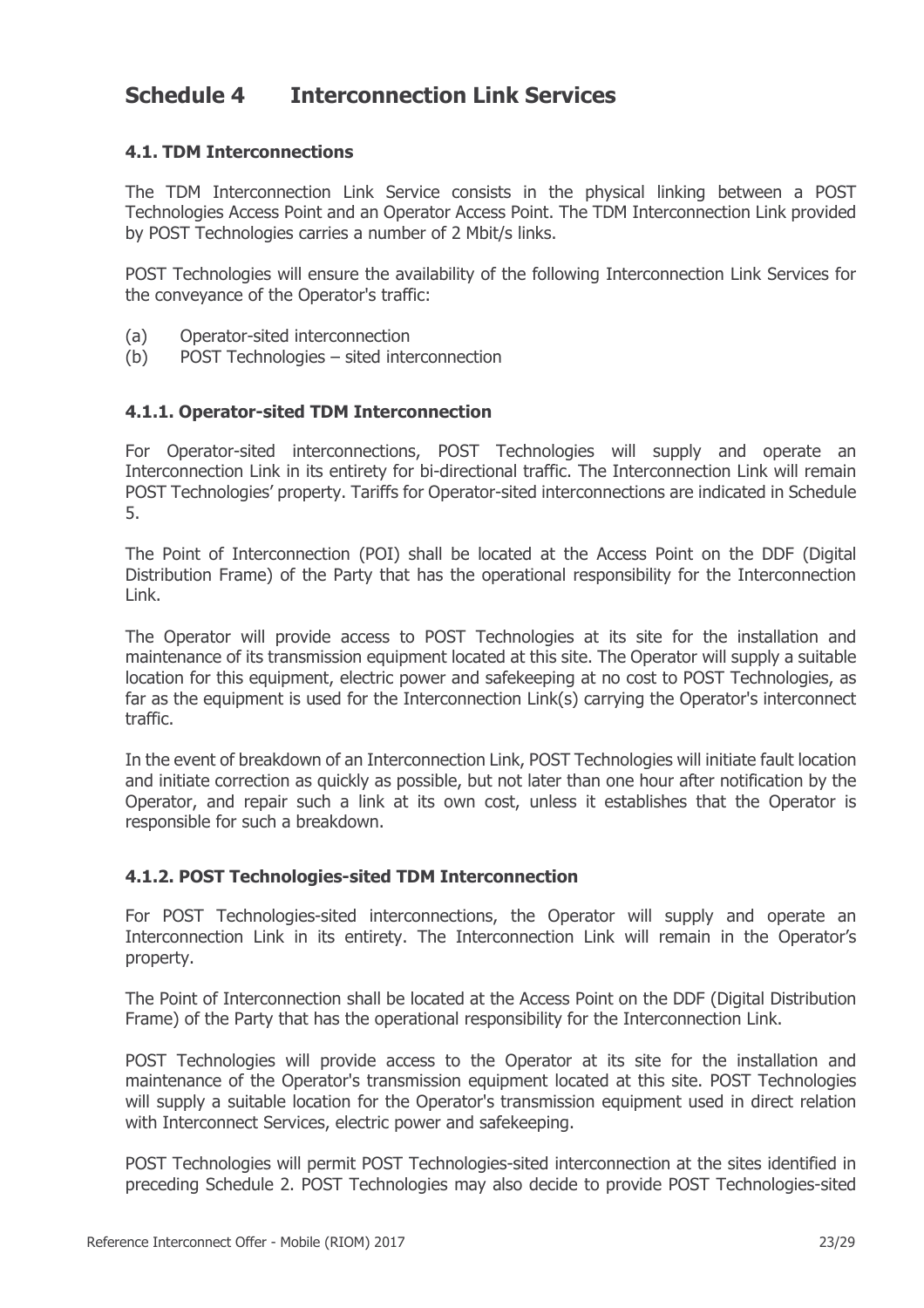interconnections in the immediate vicinity of these sites at the same cost and conditions as those applied in respect of the site indicated in Schedule 2 of this RIOM. In its request for POST Technologies-sited interconnections, the Operator will describe its needs regarding the installation of its transmission equipment on POST Technologies' premises. Whenever POST Technologies determines that POST Technologies-sited interconnections are not reasonably feasible, it will inform the Operator and the ILR of the reasons of such unfeasibility within 15 days of receiving the request. POST Technologies will comply, should the ILR find that POST Technologies-sited interconnection is reasonably feasible.

In case of non-feasibility of POST Technologies-sited interconnection, POST Technologies will cooperate with the Operator in order to find an appropriate alternative solution.

For the provision of the required co-location facilities, the conditions and prices of POST Technologies' Reference Co-location Offer (RCO) will apply.

#### **4.2. IP Interconnections**

The IP Interconnection Link Service consists in the physical linking between a POST Technologies Access Point and an Operator Access Point. The IP Interconnection Link provided by POST Technologies will be delivered on an Ethernet interface and provide a flexible bandwidth which can be adapted to suit the Operator's needs and capacity requirements.

POST Technologies will ensure the availability of the following Interconnection Link Services for the conveyance of the Operator's traffic :

- (a) Operator-sited interconnection
- (b) POST Technologies-sited interconnection

## **4.2.1. Operator-sited IP Interconnection**

For Operator-sited interconnections, POST Technologies will supply and operate an Interconnection Link in its entirety for bi-directional traffic. The Interconnection Link will remain POST Technologies' property. Tariffs for Operator-sited interconnections are indicated in Schedule 5.

The Point of Interconnection (POI) shall be located at the Access Point on the DDF (Digital Distribution Frame) of the Party that has the operational responsibility for the Interconnection Link.

The Operator will provide access to POST Technologies at its site for the installation and maintenance of its transmission equipment located at this site. The Operator will supply a suitable location for this equipment, electric power and safekeeping at no cost to POST Technologies, as far as the equipment is used for the Interconnection Link(s) carrying the Operator's interconnect traffic.

In the event of breakdown of an Interconnection Link, POST Technologies will initiate fault location and initiate correction as quickly as possible, but not later than one hour after notification by the Operator, and repair such a link at its own cost, unless it establishes that the Operator is responsible for such a breakdown.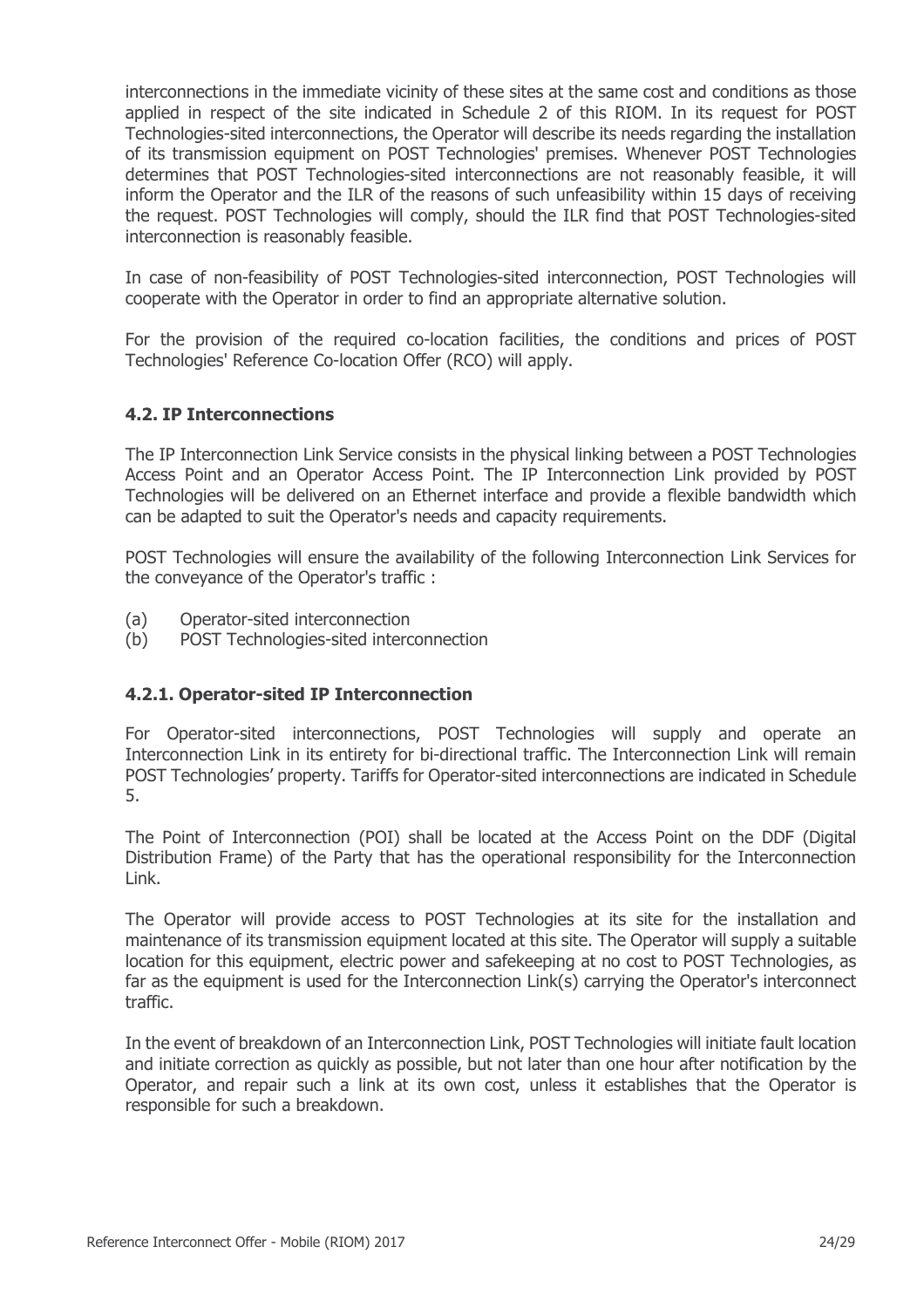## **4.2.2. POST Technologies-sited IP Interconnection**

For POST Technologies-sited interconnections, the Operator will supply and operate an Interconnection Link in its entirety. The Interconnection Link will remain in the Operator's property.

The Point of Interconnection shall be located at the Access Point on the DDF (Digital Distribution Frame) of the Party that has the operational responsibility for the Interconnection Link.

POST Technologies will provide access to the Operator at its site for the installation and maintenance of the Operator's transmission equipment located at this site. POST Technologies will supply a suitable location for the Operator's transmission equipment used in direct relation with Interconnect Services, electric power and safekeeping.

POST Technologies will permit POST Technologies-sited interconnection at the sites identified in preceding Schedule 2. POST Technologies may also decide to provide POST Technologies-sited interconnections in the immediate vicinity of these sites at the same cost and conditions as those applied in respect of the site indicated in Schedule 2 of this RIOM. In its request for POST Technologies-sited interconnections, the Operator will describe its needs regarding the installation of its transmission equipment on POST Technologies' premises. Whenever POST Technologies determines that POST Technologies-sited interconnections are not reasonably feasible, it will inform the Operator and the ILR of the reasons of such unfeasibility within 15 days of receiving the request. POST Technologies will comply, should the ILR find that POST Technologies-sited interconnection is reasonably feasible.

In case of non-feasibility of POST Technologies-sited interconnection, POST Technologies will cooperate with the Operator in order to find an appropriate alternative solution.

For the provision of the required co-location facilities, the conditions and prices of POST Technologies' Reference Co-location Offer (RCO) will apply.

## **4.2.3. Interconnection Links**

Tariffs for Interconnection Links are referred to in Schedule 5.

Each Party is responsible for the dimensioning and payment of the Interconnection Links required for the conveyance of its own traffic. An operator's own traffic consists in the traffic for which the operator is billed by the operator who it interconnects with.

The Operator is responsible for the traffic conveyed through its system and handed over at the POST Technologies Access Point.

POST Technologies is dimensioning its Interconnection Links used for the conveyance of the traffic handed over from the POST Technologies Access Point to the Operator Access Point in such a way that the call congestion on the Interconnection Link does not exceed 1% during busy hours as defined in ITU-T E600, 5.1. Operators provide forecast information for the traffic delivered inbetween their Access Points.

Requests for Interconnection Links must be addressed in writing to POST Technologies to the address specified in Article 3.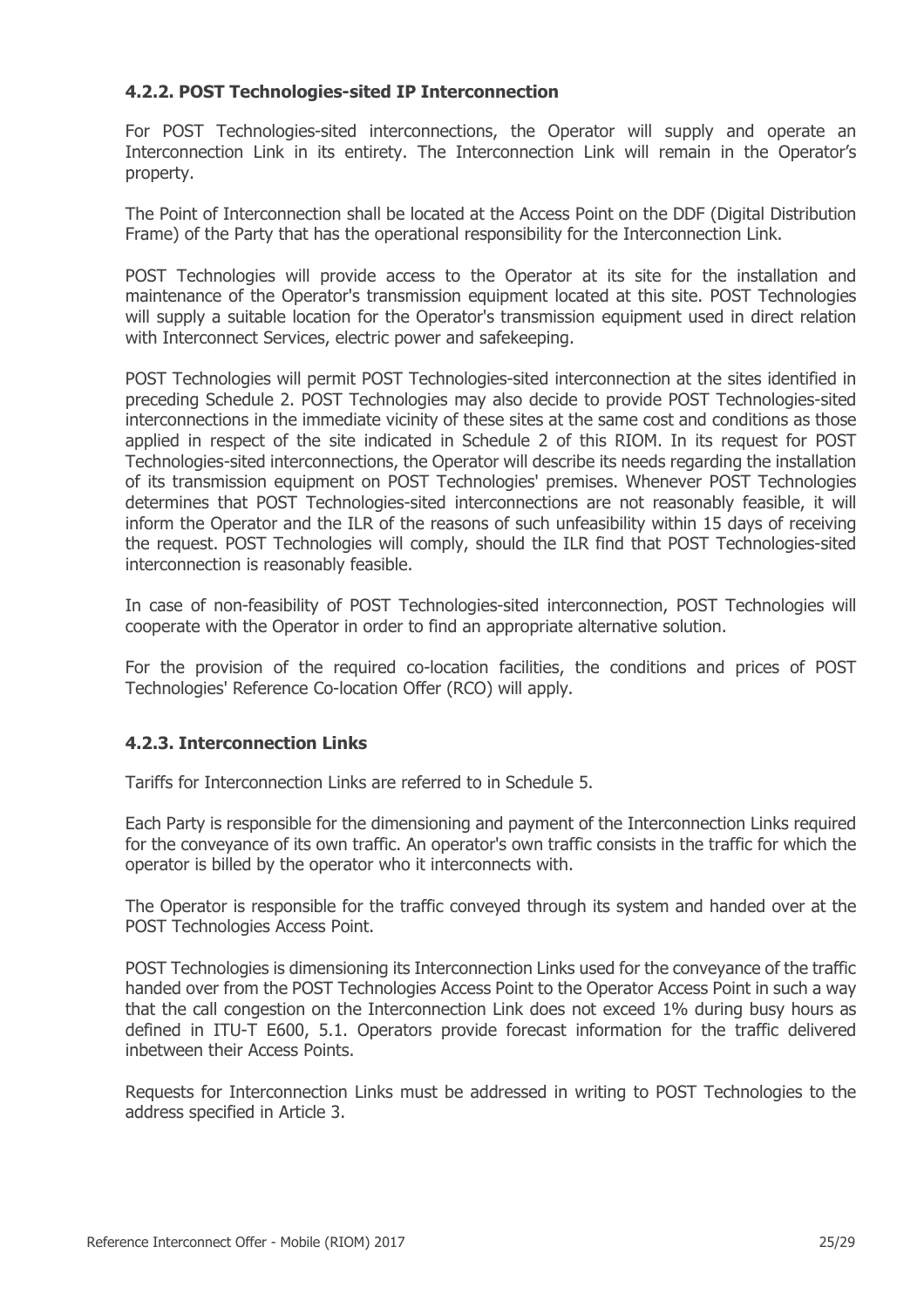## **•** Initial Capacity Order

The initial capacity order must be submitted at the latest 4 months before the requested date marking the start of the service. POST Technologies will aim to keep shorter delays taking into consideration its availability and organizational constraints.

Subsequent Capacity Orders

Any subsequent capacity order has to be submitted at the latest 2 months before the requested date marking the start of the service. POST Technologies will aim to keep shorter delays taking into consideration its availability and organizational constraints.

Modification of a Capacity Order

Any modification of a capacity order resulting in a decrease of the capacity, submitted to POST Technologies less than 2 months prior to the requested date of bringing into service of the reduced capacity, grants POST Technologies a fair compensation for additional expenses duly documented.

The Operator shall supply capacity requirements, forecasts and routing data every 6 months to POST Technologies for a 18 months planning. This information will only be used by POST Technologies for the planning and dimensioning of its Network and will be kept strictly confidential.

## **4.3. Non-standard Requests**

In case of non-standard requests related to Interconnect Services which may demand a feasibility study including a detailed analysis of the Operator's requirements as well as an evaluation of the technical and financial aspects of a tailor-made implementation and the potential impact on processes and operations, POST Technologies will bill the supplementary efforts on an hourly basis as defined in Schedule 5 and will, subject to the outcome of the feasibility study or its assessment, make its best efforts to conclude an agreement with the Operator within a maximum of 3 (three) months after receiving from the Operator all the information required.

## **4.4. Quality of Service of POST Technologies' Interconnection Services**

As far as the Terminating Access Service is concerned, POST Technologies undertakes to ensure for its own system a network failure rate, which does not exceed 1,5% as a national 3 months average, for failures which are exclusively due to its system. Network failure rate is the ratio between the number of calls handed over by an Operator to be terminated on POST Technologies' Network and failed due to insufficiencies in POST Technologies' Network and the total amount of Calls handed over by that Operator to be terminated on POST Technologies' Network (excluding, in particular, failures due to end-user behaviour and failure of terminal equipment).

In the event of disturbance of the conveyance of traffic within its system, POST Technologies may be constrained to implement the classical measures of traffic regulation (call gapping, etc.) in order to limit its effect on the quality of the service provided to its customers as well as to the interconnected Operators. These measures of traffic regulation are applied to POST Technologies and Operator traffic without discrimination. The target figures given above for network failure rate do not include failures that are caused by the mentioned measures of traffic regulation. The Operator and the ILR shall be informed if the above-mentioned measures for traffic regulation have to be applied and how long they may last.

POST Technologies shall respect the quality conditions as they are defined in the applicable legal regulation and in accordance with the quality it provides for the clients of its retail entity.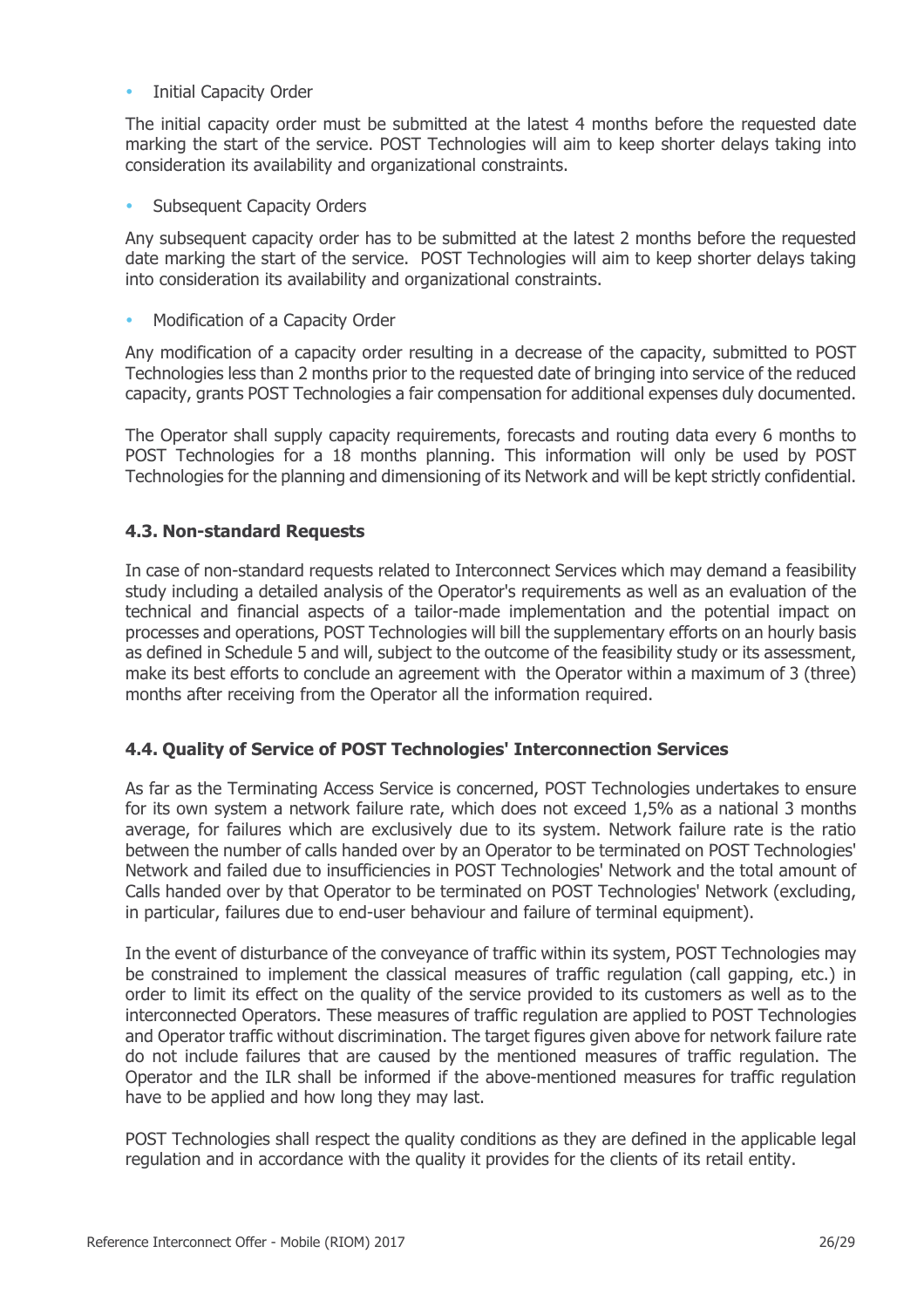## **Schedule 5 Tariffs**

## **5.1. Tariffs Applicable to the Terminating Access Service**

The tariffs for the Terminating Access Service are defined in accordance with ILR regulation ILR/T/17/4.

The tariffs in the following paragraphs of this RIOM only apply to the termination of voice calls originating within the EEA (European Economic Area), provided that the calling number can be identified as belonging to a numbering plan of one of the countries of the EEA. No charges are billed for call set-up. Current termination rates for calls originating outside the EEA can be found on POST Technologies' Website or can be sent to the Operator on simple request.

## **5.1.1. Terminating Access Service to Mobile Numbers.**

| <b>Peak/Off-Peak</b> | Charge/minute ( $\epsilon$ ct) |  |
|----------------------|--------------------------------|--|
| Peak                 | 0.89                           |  |
| Off-Peak             | 0.89                           |  |

Only applicable to calls originating within the EEA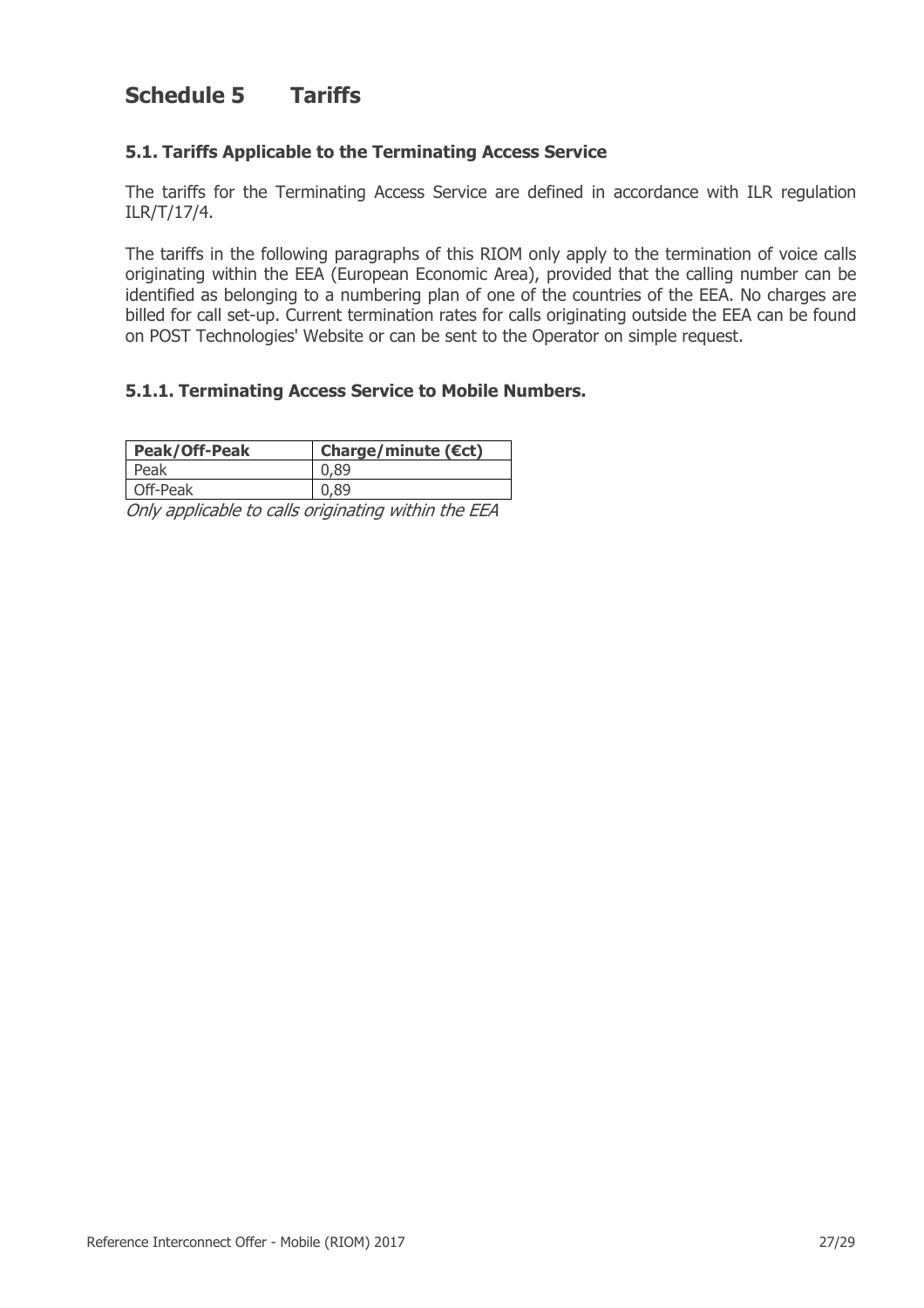## **5.2. Tariffs applicable to the Interconnection Link Service**

## **5.2.1. TDM and IP Interconnections**

The following fees are applicable to all types of TDM and IP Interconnection Link Services as previously described in this RIOM, in addition to the fees specified for the Interconnection Links.

Current tariffs applicable to Interconnection Access Points and systems are identical for TDM and IP interconnections, but may be timely reviewed after entry into force of upcoming regulations on minimal technical and operational requirements for IP interconnections.

| One-off fee per Operator (covering installation and testing) :                                                                        | $8.149,-€$     |
|---------------------------------------------------------------------------------------------------------------------------------------|----------------|
| Annual fee per 30 channels / 2 Mbit/s system (TDM Interconnection)<br>(annual costs for the Access Point equipment and maintenance) : | 1.713,- €/year |
| Annual fee per 30 channels / Ethernet system (IP Interconnection)<br>(annual costs for the Access Point equipment and maintenance) :  | 1.713,- €/year |

Annual fees for the IP Interconnection system are based on bandwidth requirements enabling the simultaneous transmission of 30 voice calls (based on the G.711 or G.722 codecs).

## **5.2.1.1. Operator-sited Interconnection**

Yearly charge per Operator

(covering billing, maintenance and service quality control) :  $5.000, -\frac{2}{5}$  s

Tariffs for Interconnection Links are based on the publicly available tariffs for leased line services as found in the Reference Offer for Leased Line Services (ROLLS) as well as additionally available commercial offers which will be quoted on request.

## **5.2.1.2. POST Technologies-sited Interconnection**

Monthly fee per used Interconnect Site (covering billing, maintenance and service quality control) :  $210, -\epsilon$ /month

For all additionally required co-location services, the conditions and prices of the applicable Reference Co-location Offer (RCO) of POST Technologies will fully apply.